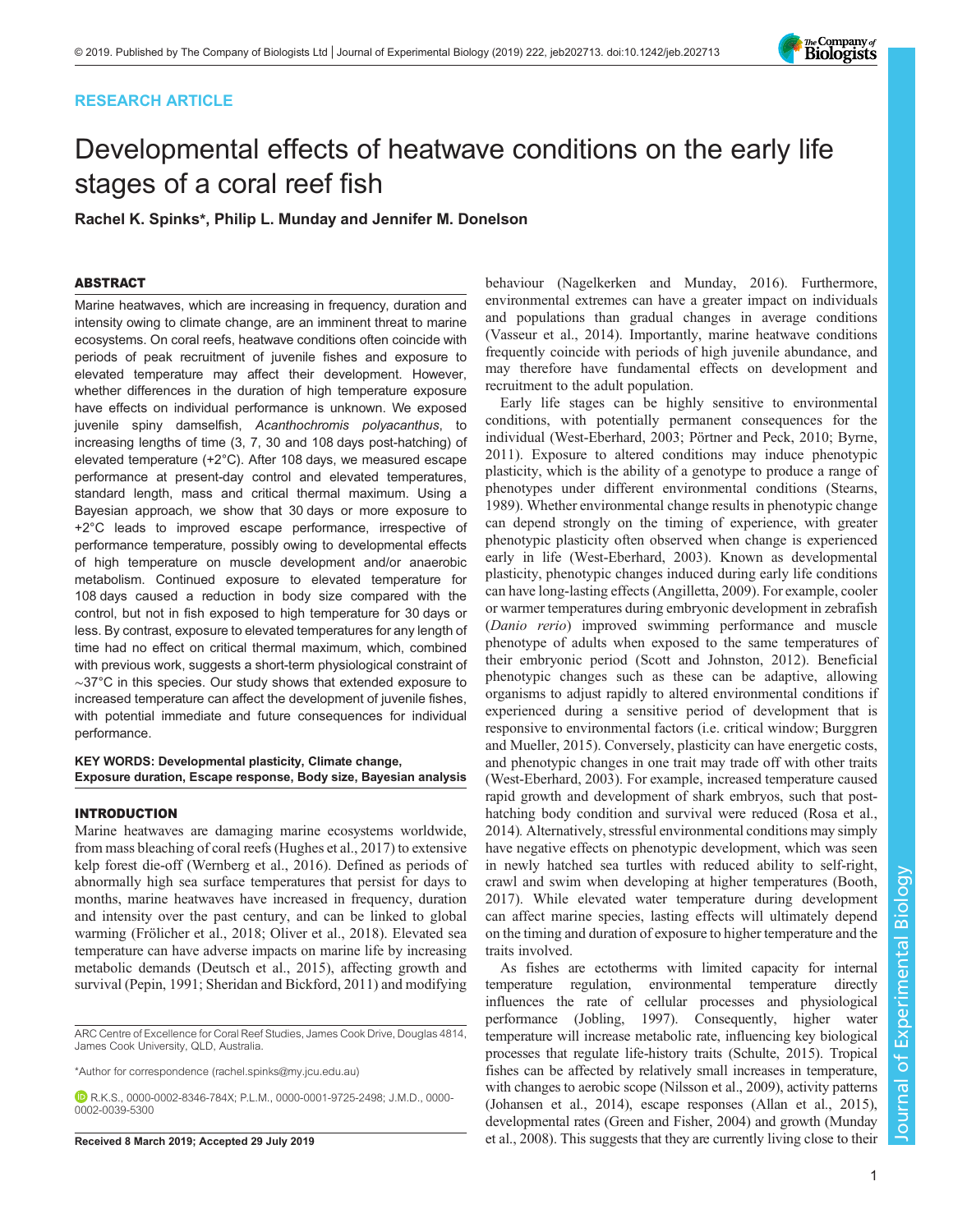thermal optima during summer and only have a safety margin of a few degrees Celsius before negative effects occur ([Rummer et al., 2014](#page-10-0); [McLeod et al., 2015\)](#page-10-0). The most thermally sensitive time for fishes is during reproduction and early development ([Pankhurst and Munday,](#page-10-0) [2011; Pörtner and Peck, 2010](#page-10-0)). As coral reef fishes reproduce during spring and summer, this increases the probability that heatwave conditions will coincide with early developmental stages. This provides the opportunity for exposure during early life to produce lasting phenotypic changes to later life stages. Recent experiments have shown that continuous exposure to elevated water temperature throughout development can alter performance [\(Donelson, 2015](#page-9-0)). For example, exposure to 1.5–3°C above summer averages during early life can partially restore or even enhance aerobic scope of damselfish [\(Donelson et al., 2011; Donelson, 2015](#page-9-0); [Grenchik et al., 2013\)](#page-9-0). In contrast, predominately negative developmental effects on body size, aerobic scope, escape performance and swimming ability were observed in juvenile wrasses exposed to 2°C above summer average [\(Motson and Donelson, 2017](#page-10-0)). These results suggest that exposure to higher temperature from early life may induce developmental changes to morphology or behaviour that, in turn, influence individual performance; however, all the relevant studies conducted to date have employed designs focused on testing the effect of long-term increases in average water temperature associated with global warming. Whether exposure to higher temperature for a restricted duration during early life, such as with heatwave conditions, induces lasting phenotypic change is currently unknown.

Here, we exposed juvenile spiny chromis damselfish, Acanthochromis polyacanthus, to elevated temperature (2°C above summer average temperature) for increasing lengths of time to test whether there were lasting effects on their individual performance. Specifically, we exposed damselfish to 3, 7, 30 or 108 days of elevated temperature from hatching to determine the influence on the resulting phenotypes compared with fish reared at present-day control temperature (for 108 days). The Great Barrier Reef recently experienced water temperatures of 1–2°C above current average summer temperatures, for days to weeks at a time (Fig. 1; [Hughes](#page-10-0) [et al., 2017\)](#page-10-0). If global warming is constrained to a 1.5°C average increase above pre-industrial levels, marine heatwaves are expected to last on average 39 days and be up to 1.1°C hotter than in preindustrial times [\(Frölicher et al., 2018\)](#page-9-0). However, if carbon

emissions are not curtailed, a business-as-usual scenario projects that marine heatwaves will likely last on average 112 days and be up to 2.5°C hotter than in preindustrial times ([Frölicher et al., 2018](#page-9-0)). We therefore chose time frames and a temperature treatment that would sit between recent local observations and future global predictions. After the 108 days post-hatching (dph) rearing period, we measured a range of traits relevant to individual performance, including escape response (fast-starts), body size and critical thermal maximum, to determine whether increasing lengths of exposure to elevated temperature influenced the development and performance of these traits. Escape responses are predation avoidance techniques that entail high accelerations and a change in direction, aimed at displacing the prey away from the threat [\(Eaton, 1984](#page-9-0)). To establish whether developmental plasticity influenced the kinematics of an escape response, fish from all exposure duration treatments were tested at both control and elevated temperatures. Testing fish at both temperatures was completed so that effects owing to developmental conditions (i.e. plasticity) could be disentangled from the effect of the final temperature of each treatment at 108 days [\(Schulte et al.,](#page-10-0) [2011\)](#page-10-0). We also measured body size, which is a key fitness-related trait in juvenile fishes that links to competitive ability and predation risk [\(Sogard, 1997](#page-10-0); [Poulos and McCormick, 2015](#page-10-0); [Goatley and](#page-9-0) [Bellwood, 2016](#page-9-0)). Reduced growth rates and smaller body size with increased warming is a commonly observed trend in fishes ([Cheung](#page-9-0) [et al., 2013](#page-9-0); [Munday et al., 2008\)](#page-10-0). Lastly, we measured critical thermal maximum ( $CT_{\text{max}}$ ) as it defines the upper lethal limits at which an animal's locomotor activity becomes disorganised and can no longer escape from conditions that will lead to death ([Cowles and](#page-9-0) [Bogert, 1944](#page-9-0)). While some studies have shown that  $CT_{\text{max}}$  of adult reef fishes can increase following exposure to elevated temperatures [\(Barker et al., 2018](#page-9-0); [Eme and Bennett, 2009](#page-9-0); [Habary et al., 2016\)](#page-10-0), other studies have found no change in  $CT_{\text{max}}$  (e.g. [Donelson, 2015\)](#page-9-0). Whether experiences to elevated temperature for a restricted duration during early life has a persistent effect on  $CT_{\text{max}}$  is unknown.

# MATERIALS AND METHODS Study species

Acanthochromis polyacanthus (Bleeker 1855) is a widespread Indo-Pacific coral reef damselfish that forms monogamous pairs [\(Miller-Sims et al., 2008; Robertson, 1973\)](#page-10-0). They breed during the



Fig. 1. Daily mean sea temperatures during marine heatwave events. Recorded during the 2015/2016 and 2016/2017 austral summers at 6 m depth on Orpheus Island reef, central Great Barrier Reef [\(AIMS, 2017](#page-9-0)). The blue dashed lines show the summer average from 2002 to 2015 ([AIMS, 2016\)](#page-9-0).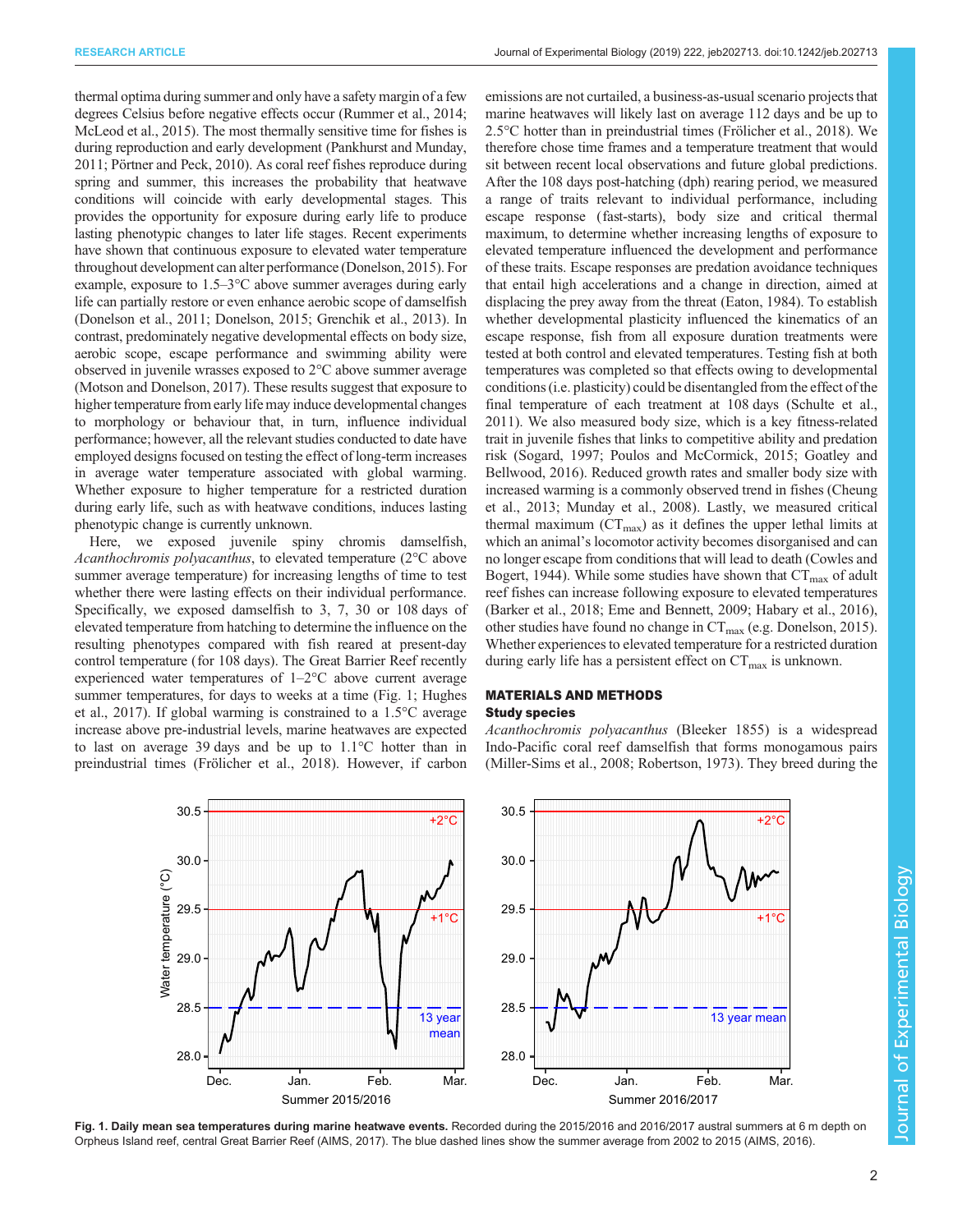warmer months, most often between October and February [\(Robertson, 1973](#page-10-0)). They lay clutches of 250–500 eggs, adhered to the substrate, with an average embryonic period of 9 days at 28.5°C ([Kavanagh, 2000;](#page-10-0) R. K. Spinks, unpublished data). This species lacks a pelagic larval stage ([Robertson, 1973\)](#page-10-0) and juveniles remain with their parents for a few months after hatching [\(Kavanagh, 2000](#page-10-0); [Robertson, 1973](#page-10-0)).

## Broodstock

Adult A. polyacanthus were collected from Bramble Reef (18°22′S, 146°40′E) on the central Great Barrier Reef and Holmes Reef (16°28′S, 147°52′E) in the Coral Sea in July 2015 and 2016, respectively. Fish were transported to the Marine and Aquaculture Research Facility at James Cook University, Townsville, Australia, and housed in breeding pairs within 42 litre tanks, each with half a terracotta pot as a shelter and spawning site. Tanks were supplied with a continuous flow of seawater from a 25,000 litre recirculating system with precise temperature control (6×2 kW Control Distributions custom-built heaters, Carlton, NSW, Australia; 18 kW Solarwise chiller EXC341RC, Kingston, QLD, Australia; PR Electronics temperature transmitter 5333A, ±0.1°C, Rønde, Denmark). Water quality was maintained with mechanical, biological and ultraviolet filtration, and protein skimming. Pairs were kept at seasonally cycling, present-day sea temperature for the region where fish were collected based on temperature loggers around Orpheus Island from 2002 to 2015 at 0.2–14.6 m depth [\(Fig. S1](http://jeb.biologists.org/lookup/doi/10.1242/jeb.202713.supplemental); [AIMS, 2016\)](#page-9-0). Light levels followed the natural seasonal cycle. Adult fish were fed *ad libitum* on commercial fish pellets (NRD G12, INVE Aquaculture, Salt Lake City, UT, USA) at least once a day. When summer average water temperature (28.5°C) was reached in November 2016, aquaria were checked every morning for the presence of newly laid egg clutches. The first clutches from four pairs laid in December 2016 and January 2017 were used in this experiment. All clutches remained with the parents during embryonic development, allowing them to provide nest care as occurs in the wild. Within 3 h of hatching, the offspring were removed from the parents' tank and transferred to experimental treatments.

## Experimental design

Juveniles were reared for 108 dph at the average summer sea temperature for the central Great Barrier Reef ( present-day control mean: 28.5°C) and in four treatments where they were exposed to a higher temperature (+2<sup>o</sup>C mean: 30.5<sup>o</sup>C) for 3, 7 or 30 dph, or for the entire 108 days of the experiment. After exposure to the elevated temperature for 3, 7 or 30 dph, juveniles were returned to the control temperature until performance testing. For each of the four clutches, newly hatched juveniles were randomly allocated to three replicate tanks at each treatment level (i.e. 15 tanks total per clutch), with 10 fish per tank. To represent natural reef conditions, a diurnal temperature cycle  $(\pm 0.6^{\circ}C)$  that rose during the day and cooled at night, was employed for the present-day control and elevated temperatures. Newly hatched juveniles were transferred to experimental tanks in a 2 litre tub that was then half-submerged in the tank with a partial water exchange over 3 h to slowly equilibrate temperature. This protocol was also employed for the temperature shifts at 3, 7 and 30 dph. To prevent handling bias, the fish reared for 108 dph at the present-day control and the elevated treatment were likewise shifted to new aquaria at 30 dph. No mortalities occurred during these transitions. In total, only 0.5% mortality occurred during the 108-day rearing period. Illumination was kept at the average summer photoperiod (12 h:12 h light:dark) throughout the experiment. Feeding rates were the same for all treatments. Juveniles

were fed approximately 10 mg (dried cyst mass) per individual of live Artemia nauplii the first 3 days, then weaned to 2 mg per individual of 200–400 µm size NRD pellets and finally increased to 3 mg per individual of 500–800 µm size NRD pellets (INVE Aquaculture) at 30 dph. This is considered a high feeding level (at an average of 1–2% of their body mass) for captive A. polyacanthus on an energy-rich formulated diet [\(Donelson et al.,](#page-9-0) [2010\)](#page-9-0). Prior to trials, fish were starved for 12 h. This research was conducted under James Cook University's ethics approval A2315.

## Escape response

To determine the influence of thermal exposure duration on escape performance, we measured six escape response traits at the end of the experiment (between 109 and 121 dph) in fish that had been exposed to an average of  $+2$ °C for 0, 3, 7, 30 and 108 dph. For each treatment level, we measured the escape responses at the mean present-day control (28.5°C) and mean elevated temperature (30.5°C). Fish were randomly allocated (50/50) to these performance temperatures a minimum of 7 days prior to trials to prevent an acute stress reaction. All fish were shifted, following the same temperature transition protocol described above, even if they stayed in the same temperature. Trials were conducted between 09:00 and 18:00 h, over 7 days. To prevent any time or day bias, testing of fish was random across treatments and tank replicates. Using a standard protocol by [Allan et al. \(2014\)](#page-9-0), fish were introduced into a circular arena  $(\emptyset$  32 cm, height 9 cm) via a waterfilled container and allowed 2 min to acclimate. The arena sat inside an opaque plastic tank ( $\varnothing$  64 cm, 348 litres) with a transparent acrylic bottom to allow responses to be filmed from below via a high-speed camera (480 frames s<sup>-1</sup>, Casio Exilim EX-ZR2000, Tokyo, Japan) pointed at a mirror on a 45 deg angle. A 5 cm line drawn on the bottom of the tank enabled calibration for video analysis. The top and underside of the tank were covered to prevent disturbance to the fish. Illumination of the arena was via LED strips (Arlec cool white 1000 lm, Blackburn North, VIC, Australia) wrapped around the outside of the tank. The arena was filled to 4 cm to minimise vertical movement of the fish in the water column. A 25 W glass heater (Kong's Aqua one 11301, Ingelburn, NSW, Australia) with a digital thermostat (Tic-17RGTi, Full Gauge Controls, Canoas, Brazil) that maintained the set-point temperature within  $\pm 0.1$ °C was immersed between the arena and tank wall, along with four air stones for oxygenation.

Fish were startled once only by the release of a conical, blacktipped magnet from an electromagnetic device. The magnet was secured to the electromagnet device via fishing line so that the tapered tip just touched the water surface. To prevent a premature response associated with visual stimulation, the magnet fell through a PVC pipe  $(\emptyset$  4 cm) suspended 1 cm above the water surface. Fish were startled at least one body length away from the arena's wall to reduce edge effects on escape responses ([Eaton and Emberley,](#page-9-0) [1991\)](#page-9-0). When the stimulus first hit the water surface, we measured the direction the fish were facing from the stimulus and the distance between the fish and the stimulus to determine whether there were any differences between treatments and performance temperatures. After 10 min, if the fish did not leave the arena's wall, no startle attempt was made and the trial ended. After each trial, the arena was flushed with new water, and after five trials the whole tank was drained and refilled.

The following escape response traits were measured: (1) response latency – defined as the time (ms) between the onset of the stimulus hitting the water's surface and the first detectable movement of the head; (2) response probability – classified as a C-start escape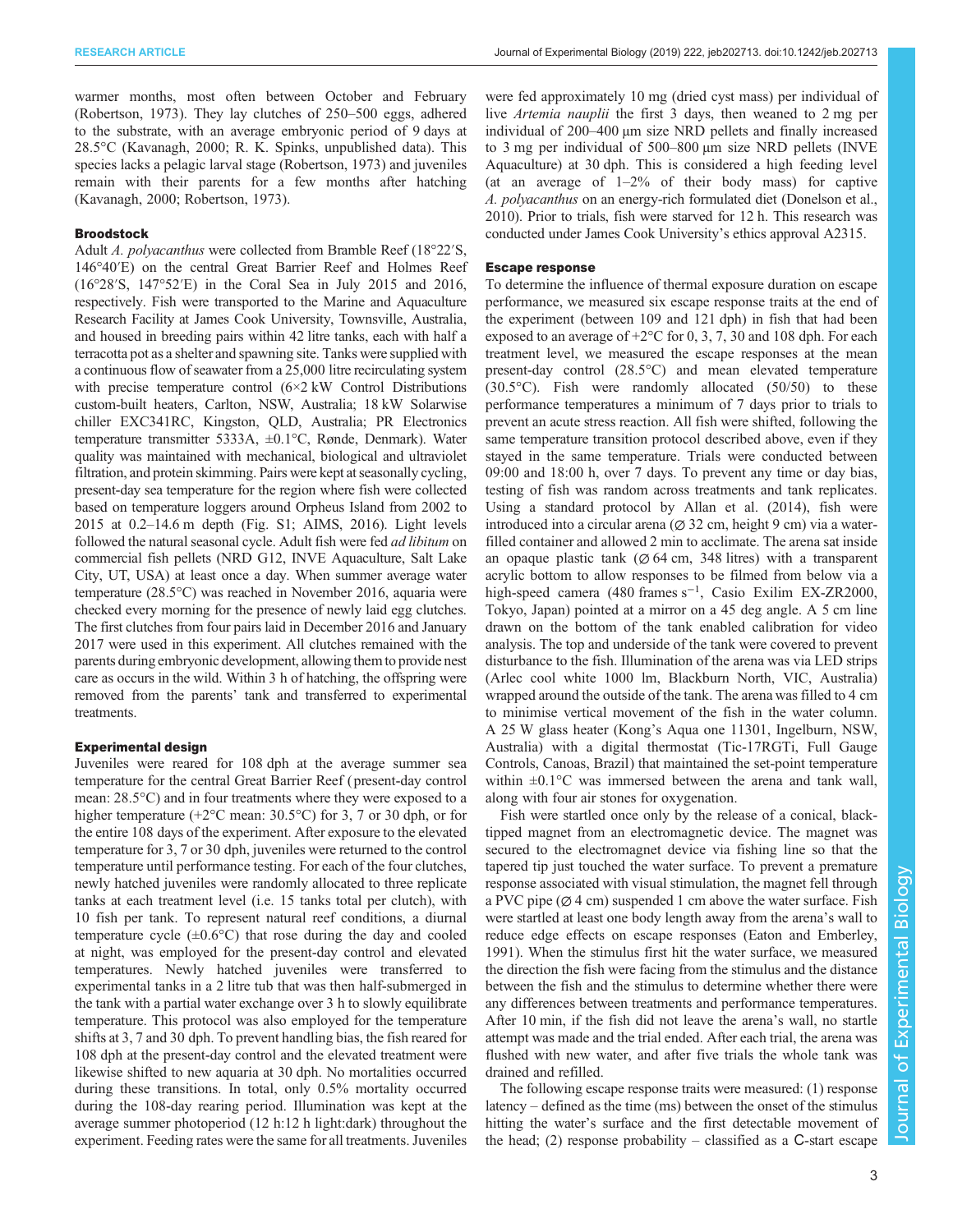response or non-C-start response in reaction to the stimulus [a C-start escape response begins at the first detectable movement of the head, the fish makes a C-shape rotation and ends when the body straightens out (akin to stages 1 and 2 defined by [Domenici and Blake, 1997](#page-9-0))]; (3) escape maximum speed – defined as the maximum speed  $(m s^{-1})$ reached at any point during a C-start escape response; (4) escape mean speed – defined as the average speed  $(m s^{-1})$  during a C-start escape response within a given time interval of 20 ms (this corresponds to the average C-start escape response for all fish); (5) escape distance – defined as the total distance (mm) covered during a C-start escape response within a given time interval of 20 ms; and (6) escape direction – defined as the direction (deg) after the C-start escape rotation, relative to the stimulus.

Larger fish are known to perform faster escape responses and travel further; therefore, fish standard length was included as a covariate in escape speed and distance models [\(Domenici and](#page-9-0) [Blake, 1997](#page-9-0)). Additionally, initial orientation of the fish from the stimulus is known to influence escape direction, hence orientation on stimulus impact was included as a covariate in the escape direction model ([Domenici and Blake, 1993](#page-9-0)). Videos were analysed blind using ImageJ software v. 1.50i [\(Schneider et al., 2012](#page-10-0)) with the manual tracking plugin. We standardised tracking from the head of the fish (∼10% of the standard length) as it was the most reliable area to track.

#### Body size

To determine the influence of thermal exposure duration on body size, we measured standard length  $(\pm 0.02 \text{ mm})$  and wet mass  $(\pm 0.001 \text{ g})$  of 589 fish immediately after escape response and  $CT_{\text{max}}$ trials. Because sex can often influence body size ([Parker, 1992\)](#page-10-0), we included it as a covariate when modelling standard length and mass. After size measurements, fish were sexed under the microscope via external examination of the urogenital papilla.

#### Critical thermal maximum

To investigate the influence of thermal exposure duration on  $CT_{\text{max}}$ , a dynamic method or ramping assay was used. The rate of increase applied was 0.5°C every 30 min (0.017°C min−<sup>1</sup> ) until the fish lost equilibrium for at least 5 s. Loss of equilibrium was determined by the inability of the fish to right itself. This rate of warming has been used in other  $CT_{\text{max}}$  studies on A. polyacanthus [\(Clark et al., 2017](#page-9-0); [Rodgers et al., 2018\)](#page-10-0). The  $CT_{\text{max}}$  was measured for each family between 109 and 117 dph, over three separate days. A total of 24 fish at each treatment level were tested. These 24 fish consisted of six fish from each of the four families, of which two fish came from each of the three tank replicates in each treatment by family combination. Fish were introduced at their final rearing temperature (i.e. 28.5°C for 0, 3, 7 and 30 dph and 30.5°C for 108 dph exposure duration treatments) into one of six mesh chambers ( $\varnothing$  15 cm, height 20 cm) inside a 150 litre opaque plastic aquarium. Two fish were placed in each chamber to reduce stress because A. polyacanthus is a social species and the fish were raised in groups. For each trial, fish were randomly selected across treatments and tank replicates. Inside the aquarium were two air stones for oxygenation of water and a 1 kW heater (Omega, Norwalk, CT, USA) with a digital thermostat (Tic-17RGTi, Full Gauge Controls) that maintained the set-point temperature within  $\pm 0.1$ °C. Temperature was also manually measured every 30 min with a digital thermometer (±0.1°C, C26, Comark Instruments, Norwich, Norfolk, UK) to confirm it matched the thermostat readings. Immediately after the trial, fish were euthanised by an overdose of clove oil.

#### Statistical analyses

We chose to analyse our data in a Bayesian framework because it allows exploration of complex random-effects structure, handles unbalanced designs with ease, has more appropriate estimates of uncertainty, and allows integration of prior information ([Kruschke,](#page-10-0) [2015\)](#page-10-0). All analyses were performed in R v. 3.5.1 [\(https://www.](https://www.r-project.org/) [r-project.org/;](https://www.r-project.org/) see [Script 1](http://jeb.biologists.org/lookup/doi/10.1242/jeb.202713.supplemental)), with figures created in the ggplot2 package [\(Wickham, 2016\)](#page-11-0).

#### Hierarchical mixed models

We used the rstanarm package v. 2.17.4 (<https://mc-stan.org>) to implement Bayesian hierarchical mixed models. All models included the 'fixed' effect of exposure duration treatment (0, 3, 7, 30 and 108 dph at +2°C). Escape performance models also included the fixed effect of performance temperature (28.5°C, 30.5°C) and, when appropriate, the covariates standard length and escape duration [\(Table 1\)](#page-4-0). Body size models included sex as a covariate and  $CT_{\text{max}}$  models included standard length ([Table 1](#page-4-0)). Continuous covariates were centred to improve model optimisation and scaled for comparison purposes. All relevant interactions were explored. The 'random' effects structure was defined by tank nested within family for all models, with  $CT_{max}$  models additionally including trial date as a random effect [\(Table 1\)](#page-4-0). This structure was necessary to control for non-independence of fish raised in the same tank, fish from the same family and fish in the same  $CT_{\text{max}}$  trial, and to account for the hierarchical experimental design ([Harrison et al.,](#page-10-0) [2018\)](#page-10-0). A random-intercept model was used in all circumstances except for standard length, mass and  $CT_{max}$  ([Table 1\)](#page-4-0). In these latter three, a random-slope random-intercept model fitted best (visually and via model selection) because the slopes differed between the dependent variable (e.g. mass) and the treatments ([Table 1\)](#page-4-0). Gaussian distributions with an identity link were employed in the following models: escape mean speed, escape maximum speed, escape distance, distance from stimulus, standard length, mass and  $CT<sub>max</sub>$  [\(Table 1\)](#page-4-0). To improve the model fit of response latency, an inverse Gaussian distribution with an identity link was used. To model the binary dependent variables, response probability and sex ratio, we used a binomial distribution with a logit link.

Bayesian models incorporate prior knowledge, which can be: (1) informative, if specific knowledge exists, (2) weakly informative, if general knowledge exists, or (3) non-informative, if no knowledge exists. We specified an informative normal intercept prior mean for standard length, mass and  $CT_{\text{max}}$  [\(Table 2\)](#page-4-0). The informative priors were selected because [Rodgers et al. \(2017\)](#page-10-0) found that A. polyacanthus exposed to present-day sea temperatures for 90 dph were an average standard length of 33.99 mm and wet mass of 1.21 g. Additionally, the  $CT_{\text{max}}$  of two lower latitude populations of A. polyacanthus were defined at an average of 37.07°C ([Rodgers](#page-10-0) [et al., 2018\)](#page-10-0) and 36.58°C ([Clark et al., 2017](#page-9-0)). In all other instances, we specified weakly informative normal intercept and normal slope and half Cauchy error standard deviation priors [\(Table 2\)](#page-4-0). A half Cauchy distribution for the error standard deviation prior was selected as it is ideal with weakly informative priors and hierarchical models [\(Gelman, 2006](#page-9-0)). The prior on the covariance matrix for all models was specified as regularization=1, concentration=1, shape=1, scale=1, which implies a uniform prior over all correlation matrices and simplex vectors with a unit-exponential distribution, which is a robust default prior in most hierarchical designs [\(Muth](#page-10-0) [et al., 2018](#page-10-0)). Visual posterior checks confirmed that priors never heavily influenced the posteriors. Models used Hamiltonian Monte Carlo, which is a Markov chain Monte Carlo (MCMC) method. Models were run with three chains using the no-U-turn sampler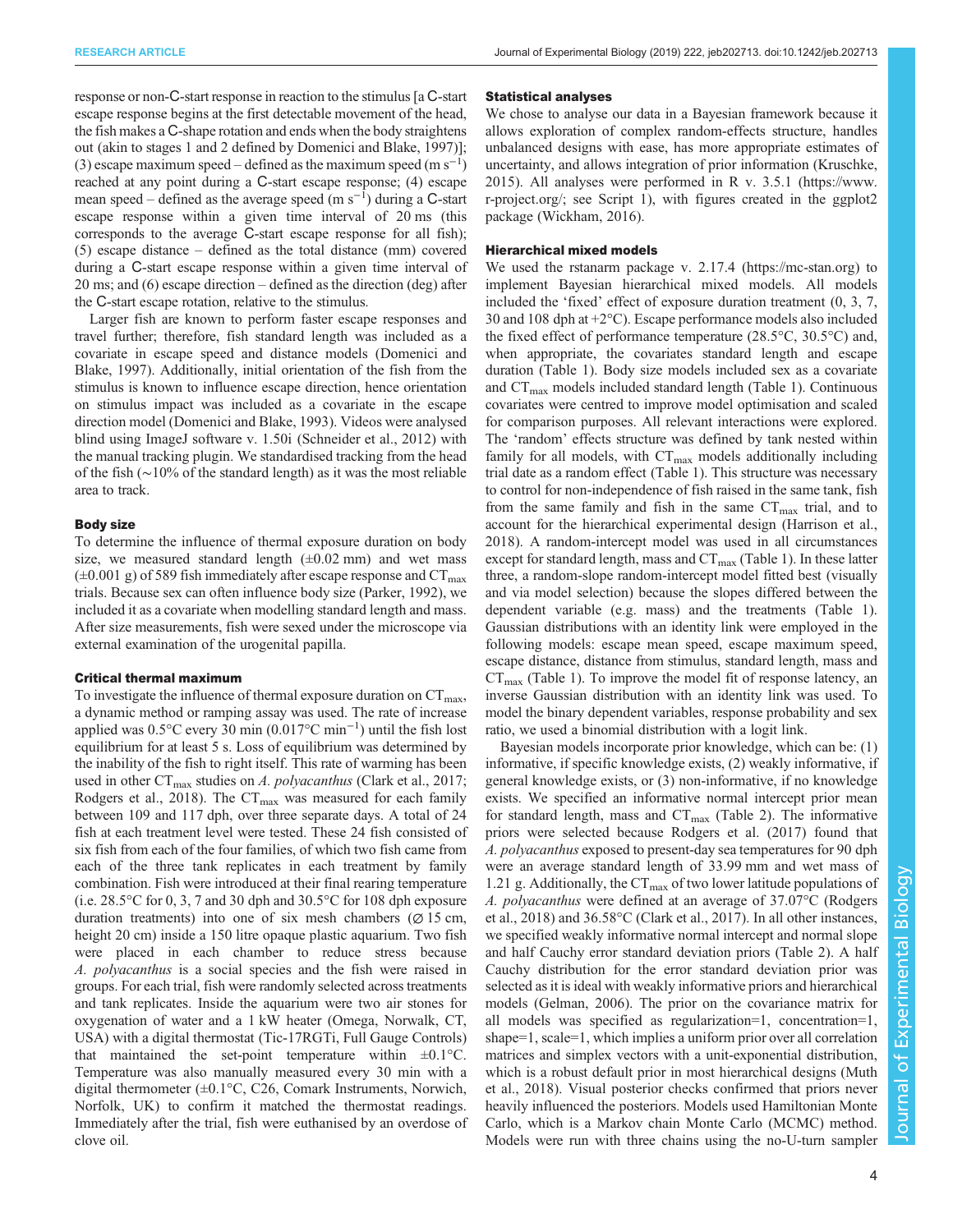#### <span id="page-4-0"></span>Table 1. Final models fitted

| Dependent variable                | Fixed effects                                                   | Random effects                                                                   | Distribution, link function    |
|-----------------------------------|-----------------------------------------------------------------|----------------------------------------------------------------------------------|--------------------------------|
| Response latency                  | Treatment+Performance temp.                                     | Random intercept: Tank nested in Family                                          | Inverse Gaussian,<br>identity  |
| Response probability              | Treatment+Performance temp.                                     | Random intercept: Tank nested in Family                                          | Binomial, logit                |
| Escape mean speed                 | Treatment+Performance temp.+Standard length+<br>Escape duration | Random intercept: Tank nested in Family                                          | Gaussian, identity             |
| Escape maximum speed              | Treatment+Performance temp.+Standard length                     | Random intercept: Tank nested in Family                                          | Gaussian, identity             |
| Escape distance                   | Treatment+Performance temp.+Standard length+<br>Escape duration | Random intercept: Tank nested in Family                                          | Gaussian, identity             |
| Escape direction                  | Treatment+Performance temp.+Orientation on<br>stimulus impact   | <b>NA</b>                                                                        | Circular projected<br>Gaussian |
| Orientation on stimulus<br>impact | Treatment+Performance temp.                                     | <b>NA</b>                                                                        | Circular projected<br>Gaussian |
| Distance from stimulus            | Treatment+Performance temp.                                     | Random intercept: Tank nested in Family                                          | Gaussian, identity             |
| Standard length                   | Treatment+Sex                                                   | Random slope: Treatment<br>Random intercept: Tank nested in Family               | Gaussian, identity             |
| Mass                              | Treatment+Sex                                                   | Random slope: Treatment<br>Random intercept: Tank nested in Family               | Gaussian, identity             |
| Sex ratio                         | Treatment                                                       | Random intercept: Tank nested in Family                                          | Binomial, logit                |
| Critical thermal maximum          | Treatment×Standard length                                       | Random slope: Treatment<br>Random intercept: Tank nested in Family<br>Trial date | Gaussian, identity             |

Orientation on stimulus impact was transformed to cosine and sine components to maintain the circular characteristics when used as a covariate. NA, not applicable.

(NUTS) for 5000 iterations, with the first 1000 samples discarded. Every second sample was thinned. Thus, posterior distributions derived from each Markov chain comprised 2000 samples.

## Model validation and selection

Models were confirmed to be well mixed and converge on a stable posterior via visual inspection of the trace plots. In some models, better mixing of chains was encouraged by reducing the step size and thus controlling the resolution of the sampler. Densities of all three chains closely agreed and were normally distributed.  $\hat{R}$  values were below 1.05 and effective sample sizes neared 100%. Posterior sample distributions closely reflected the actual distribution of the data. Visual inspection confirmed residuals were homogeneous and, when relevant, illustrated linearity. We compared models for predictive accuracy using Pareto smoothed importance sampling leave-one-out cross-validation (PSIS-LOOCV), implemented using loo package v. 2.0.0 ([Vehtari et al., 2017](#page-10-0)). This is performed by estimating the difference in the models' expected log predicted density (ELPD) and generating a LOO information criterion (LOOIC), along with its uncertainty. LOOIC is similar to Akaike's information criterion ([Akaike, 1973\)](#page-9-0), but takes priors into account, and makes no distributional assumption about the posterior [\(Vehtari et al., 2017](#page-10-0)). Models with lower LOOIC values

are expected to have higher predictive accuracy. Final models were selected for inference based on LOOIC values and parsimony [\(Bates](#page-9-0) [et al., 2015](#page-9-0) preprint). General conclusions were identical for models with similar LOOIC values.

## Circular models

Escape direction and orientation on stimulus impact are periodic dependent variables requiring circular analysis methods. We used the bpnreg package v. 1.0.0 [\(https://CRAN.R-project.org/](https://CRAN.R-project.org/package=bpnreg) [package=bpnreg](https://CRAN.R-project.org/package=bpnreg)) to implement a Bayesian embedding approach to circular regression with a projected Gaussian distribution. Both models included exposure duration treatment and performance temperature as fixed effects, while the escape direction model also included orientation on stimulus impact as a covariate, which was transformed to sine and cosine components to maintain its circular characteristics ([Pewsey et al., 2013](#page-10-0)) (Table 1). We were unable to run mixed effects models owing to the unbalanced design of our random effects, with no known alternative software. Directional variables were converted to radians prior to analysis and then transformed to circular coefficients as per [Cremers et al. \(2018\)](#page-9-0) and [Cremers and Klugkist \(2018\)](#page-9-0). The default weakly informative priors were used, which specified a normal prior of 0 for the regression coefficients and intercept for each of the two

| Model                  | Intercept                           | Slope                               | Error standard deviation            |
|------------------------|-------------------------------------|-------------------------------------|-------------------------------------|
| Response latency       | Normal (0, 100 ms)                  | Normal (0, 50 ms)                   | Cauchy (0, 25 ms)                   |
| Response probability   | Normal (0, 10)                      | Normal (0, 2.5)                     | <b>NA</b>                           |
| Escape mean speed      | Normal $(0, 2.72 \text{ m s}^{-1})$ | Normal (0, 0.68 m s <sup>-1</sup> ) | Cauchy (0, 1.36 m s <sup>-1</sup> ) |
| Escape max. speed      | Normal (0, 5.65 m s <sup>-1</sup> ) | Normal $(0, 1.41 \text{ m s}^{-1})$ | Cauchy (0, 2.82 m s <sup>-1</sup> ) |
| Escape distance        | Normal (0, 95.34 mm)                | Normal (0, 23.83 mm)                | Cauchy (0, 47.67 mm)                |
| Distance from stimulus | Normal (0, 214.32 mm)               | Normal (0, 53.58 mm)                | Cauchy (0, 107.16 mm)               |
| Standard length        | Normal (34, 26.11 mm)               | Normal (0, 6.53 mm)                 | Cauchy (0, 13.06 mm)                |
| Mass                   | Normal (1.2, 4.19 g)                | Normal (0, 1.05 g)                  | Cauchy (0, 2.09 g)                  |
| Sex ratio              | Normal (0, 10)                      | Normal (0, 2.5)                     | <b>NA</b>                           |
| Critical thermal max.  | Normal (37, 0.91°C)                 | Normal $(0, 0.46^{\circ}$ C)        | Cauchy $(0, 0.91^{\circ}C)$         |

The prior distribution is provided along with the mean and standard deviation in brackets. The majority of the standard deviations (also known as scales) were internally specified by multiplication of the standard deviation of the dependent variable via the rstanarm package. NA, not applicable.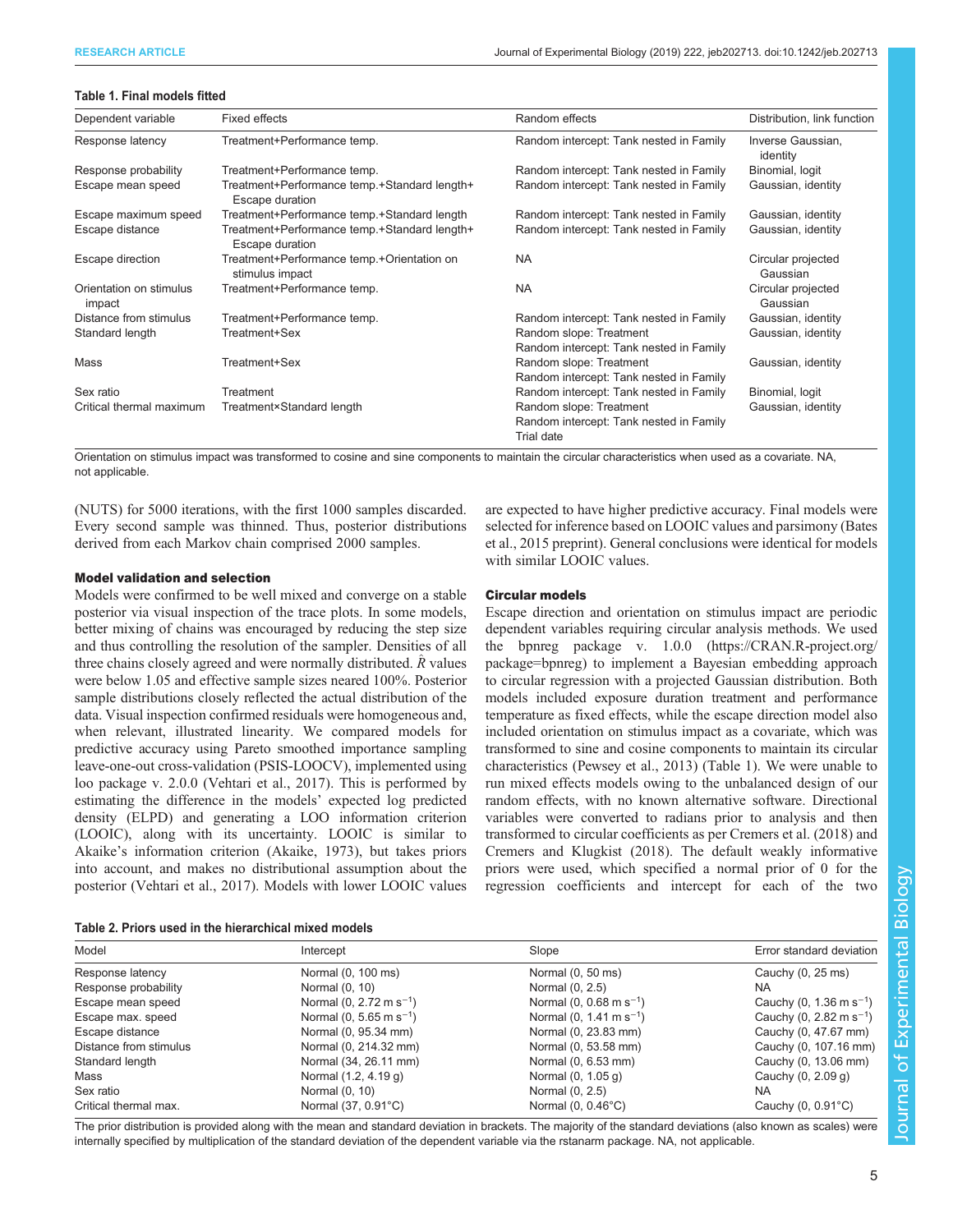components, and a prior precision matrix with diagonal values equal to 0.001 [\(https://CRAN.R-project.org/package=bpnreg](https://CRAN.R-project.org/package=bpnreg); [Cremers](#page-9-0) [et al., 2018\)](#page-9-0). Models used the same MCMC method, NUTS sampler, and number of chains, iterations and warm up as above. Model validation was also as previously mentioned; however, model selection was via the Bayesian Watanabe–Akaike information criterion (WAIC; [Watanabe, 2010](#page-11-0)), akin to LOOIC.

## Estimates of uncertainty

With Bayesian estimates of uncertainty (here we used the highest posterior density uncertainty interval), we can state that we are sure that the true value of the response lies within this interval. Contrast this with confidence intervals used in a Frequentist framework, with which we can say the response may fall within this interval, 95 out of 100 times if the confidence level is set to 95%. In this study, strong evidence for an effect (i.e. statistical 'significance') is defined when the 95% uncertainty interval (UI) does not intersect with zero. Moderate evidence for an effect is inferred when 85% of the UI lies to one side of zero.

#### RESULTS

## Escape response

Response latency demonstrated no evidence (i.e. the ≥85% UI intersected with zero) of a difference between the exposure duration treatments or between performance temperatures [\(Fig. 2A](#page-6-0)). All but one fish, which was facing 180 deg away from the stimulus upon impact, responded to the stimulus. The majority (∼80%) of reactions were C-start escape responses. Non-C-start responses included moving slowing backwards or even towards the stimulus in a few instances. However, there was no evidence of a difference in the probability of producing a non-C-start response between the exposure duration treatments and control [\(Fig. 2B](#page-6-0)). Performance temperature also did not influence the probability of producing a non-C-start response [\(Fig. 2B](#page-6-0)).

Exposure to  $+2$ °C for 30 and 108 dph resulted in moderate evidence towards an increase in escape mean speed (i.e. the 85% UI did not intersect with zero: 30 dph,  $0.026$  to  $0.189$  m s<sup>-1</sup>; 108 dph, 0.016 to 0.183 m s<sup>-1</sup>), with fish escaping on average  $9\%$ (30 dph) and 8% (108 dph) faster than control fish ([Fig. 2](#page-6-0)C). Performance temperature did not influence the escape mean speed of juveniles [\(Fig. 2C](#page-6-0)). There was strong evidence (i.e. the 95% UI did not intersect with zero) that longer fish escaped faster, irrespective of thermal exposure duration ([Fig. S2\)](http://jeb.biologists.org/lookup/doi/10.1242/jeb.202713.supplemental). The fixed effects of the escape mean speed model (treatment, performance temperature, standard length and C-start duration) explained 12% variability (marginal  $r^2$ ), whilst the whole model including the random effects (tank nested in family) explained 14% variability (conditional  $r^2$ ) of escape mean speed. Escape maximum speed, in contrast, showed no evidence of a difference between the exposure duration treatments and 30.5°C performance temperature compared with the control ([Fig. 2D](#page-6-0)). Escape maximum speed also showed no influence of fish standard length ([Fig. S2](http://jeb.biologists.org/lookup/doi/10.1242/jeb.202713.supplemental)).

Fish exposed for 30 and 108 dph to elevated temperatures showed moderate evidence of travelling further during an escape response (85% UI: 30 dph, 0.518 to 4.18 mm; 108 dph, 0.012 to 3.89 mm), with fish travelling on average 10% (30 dph) and 8% (108 dph) further than control fish [\(Fig. 2E](#page-6-0)). There was strong evidence that longer fish moved further, irrespective of thermal exposure duration [\(Fig. S2](http://jeb.biologists.org/lookup/doi/10.1242/jeb.202713.supplemental)). The model explained 61% (marginal  $r^2$ ) and 62% (conditional  $r^2$ ) variability of escape distance. Fish exposed for 108 dph to elevated temperatures showed strong evidence of a change in escape direction, which was on average 34 deg clockwise

from control fish, albeit all fish escaped in a direction away from the stimulus ([Fig. 2F](#page-6-0); [Table S1](http://jeb.biologists.org/lookup/doi/10.1242/jeb.202713.supplemental)). There was no evidence that performance temperature had an effect on escape direction [\(Fig. 2](#page-6-0)F; [Table S1\)](http://jeb.biologists.org/lookup/doi/10.1242/jeb.202713.supplemental).

The orientation fish were facing on stimulus impact demonstrated no evidence of a difference in exposure duration treatments compared with control fish [\(Fig. S3A](http://jeb.biologists.org/lookup/doi/10.1242/jeb.202713.supplemental)). There was strong evidence for a ∼20 deg clockwise change in orientation on stimulus impact in fish performing an escape at 30.5°C compared with 28.5°C (control), but the orientation was still towards the stimulus ([Fig. S3A\)](http://jeb.biologists.org/lookup/doi/10.1242/jeb.202713.supplemental). Escape direction model fits were greatly improved when adding orientation on stimulus impact as a covariate. Finally, fish exposed for 30 dph showed strong evidence of being closer to the stimulus on impact compared with control fish (median difference:  $-9.14$  mm; 95% UI:  $-16.8$  to −1.97 mm; [Fig. S3B](http://jeb.biologists.org/lookup/doi/10.1242/jeb.202713.supplemental)), yet treatment and performance temperature explained only 4% variability (marginal  $r^2$ ) of this distance. Escape response model fits were not improved when adding distance from stimulus as a covariate.

#### Body size

Fish with 3, 7 and 30 days' exposure post-hatching to elevated temperature showed no strong evidence of a change in standard length or mass compared with control fish ([Fig. 3\)](#page-7-0). There was moderate evidence for a decline in standard length for fish exposed for 7 dph (85% UI:  $-1.42$  to  $-0.18$  mm), but the effect was small, with an average decline of 2%. By contrast, fish experiencing the entire 108 dph at elevated temperatures displayed strong evidence for a decline in body size (95% UI: standard length, −3.95 to  $-1.42$  mm; mass,  $-0.509$  to  $-0.111$  g), with fish on average 7% shorter and 16% lighter than control fish ([Fig. 3\)](#page-7-0). In addition, there was moderate evidence for sex differences (85% UI: standard length, −0.58 to −0.05 mm; mass −0.105 to −0.015 g), with males on average 1% shorter and 3% lighter than females ([Fig. 3\)](#page-7-0). The models explained 14% (marginal  $r^2$ ) and 27% (conditional  $r^2$ ) variability of standard length and 10% (marginal  $r^2$ ) and 23% (conditional  $r^2$ ) variability of mass. There was no evidence for a difference in sex ratios between the control and exposure duration treatments [\(Fig. S4\)](http://jeb.biologists.org/lookup/doi/10.1242/jeb.202713.supplemental).

#### Critical thermal maximum

Fish exposed to increasing lengths of warming showed no evidence of a change in  $CT_{\text{max}}$  compared with control fish ([Fig. 4](#page-7-0)). Strong evidence demonstrated longer fish withstand a higher  $CT_{\text{max}}$ ; however, there was an interaction because fish in the 3 dph exposure duration treatment exhibited the opposite trend ([Fig. S5\)](http://jeb.biologists.org/lookup/doi/10.1242/jeb.202713.supplemental). The model explained 21% (marginal  $r^2$ ) and 61% (conditional  $r^2$ ) variability of  $CT<sub>max</sub>$ . Finally, there was no evidence that trial starting temperature had an influence on  $CT_{\text{max}}$  outcomes.

#### **DISCUSSION**

Our results show that extended exposure to heatwave conditions, early in life, can affect ecologically important traits in juvenile reef fish. Exposure to  $+2^{\circ}$ C conditions for 30 or 108 dph enhanced the mean escape speed and escape distance. Fish continuously exposed to increased temperatures (108 dph) also experienced a change in escape direction. Shorter exposure durations of 3 and 7 dph did not result in changes to escape performance, potentially indicating that the length of exposure was not sufficient to cause phenotypic change. Increases in escape speed and distance away from a potential predator would likely be beneficial in a natural reef setting. Fish continuously exposed to elevated temperatures from hatching (108 dph) were substantially smaller, illustrating the potential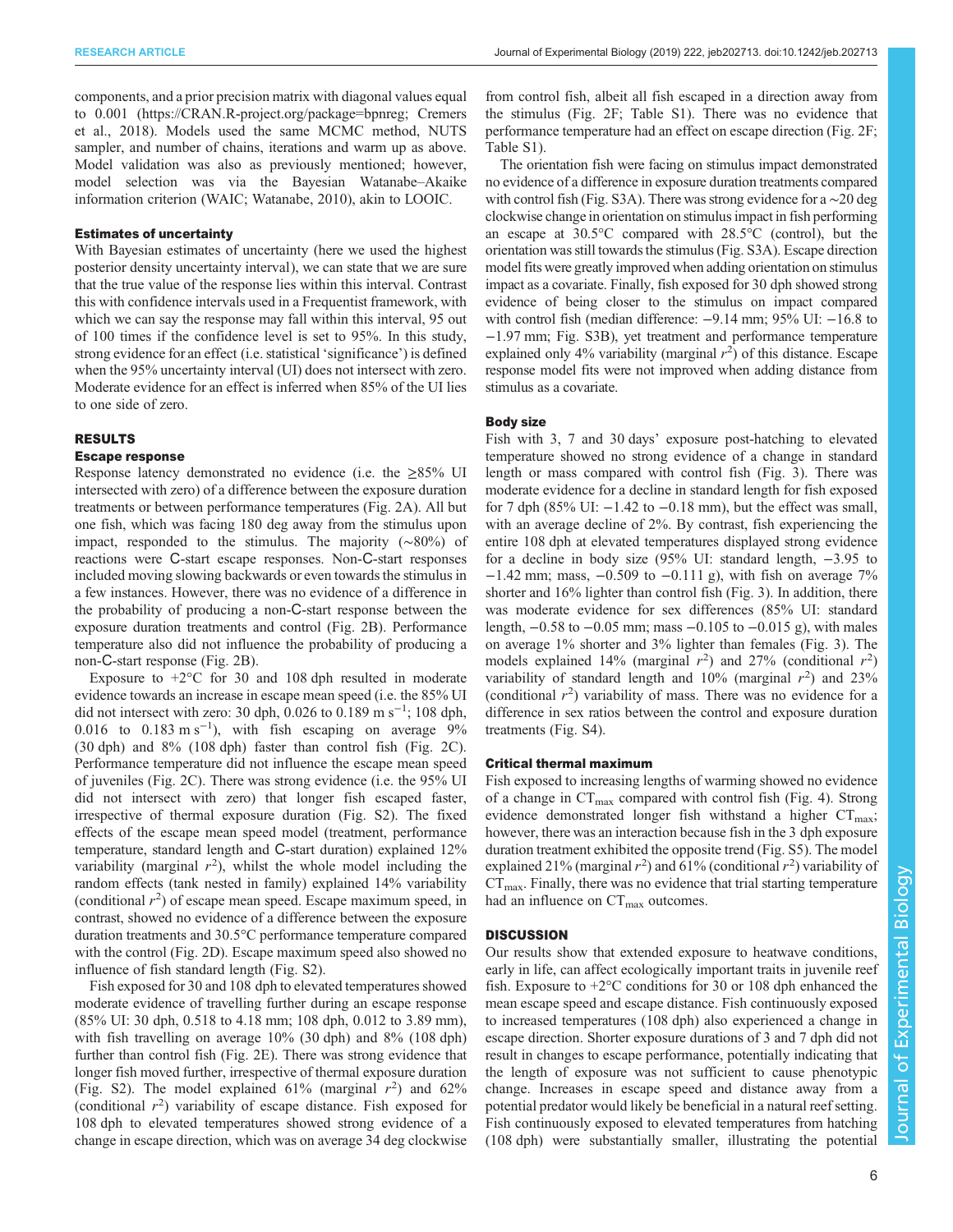<span id="page-6-0"></span>

Fig. 2. Escape performance in the damselfish Acanthochromis polyacanthus. Bayesian posterior median values (circles), 95% highest posterior density uncertainty intervals (thin lines) and 50% uncertainty intervals (thick lines) of (A) response latency, (B) probability of non-C-start response, (C) escape mean speed, (D) escape maximum speed and (E) escape distance. Plots C–E are held at the average standard length (36.10 mm) of fish tested. (F) Bayesian posterior mean values (circles) and 95% highest posterior density uncertainty intervals (lines) of escape direction. Numbers on the left correspond (from top to bottom) to outer to inner circles of the chart. Moderate evidence supported the 30 and 108 dph treatments having a faster escape mean speed and further escape distance in both performance temperatures compared with the control (0 dph). Strong evidence supported the 108 dph treatment turning further clockwise in both performance temperatures compared with the control (0 dph). (A,B) N=59 (0 dph), 59 (3 dph), 60 (7 dph), 57 (30 dph), 54 (108 dph); (C–F) N=46 (0 dph), 43 (3 dph), 51 (7 dph), 47 (30 dph), 42 (108 dph).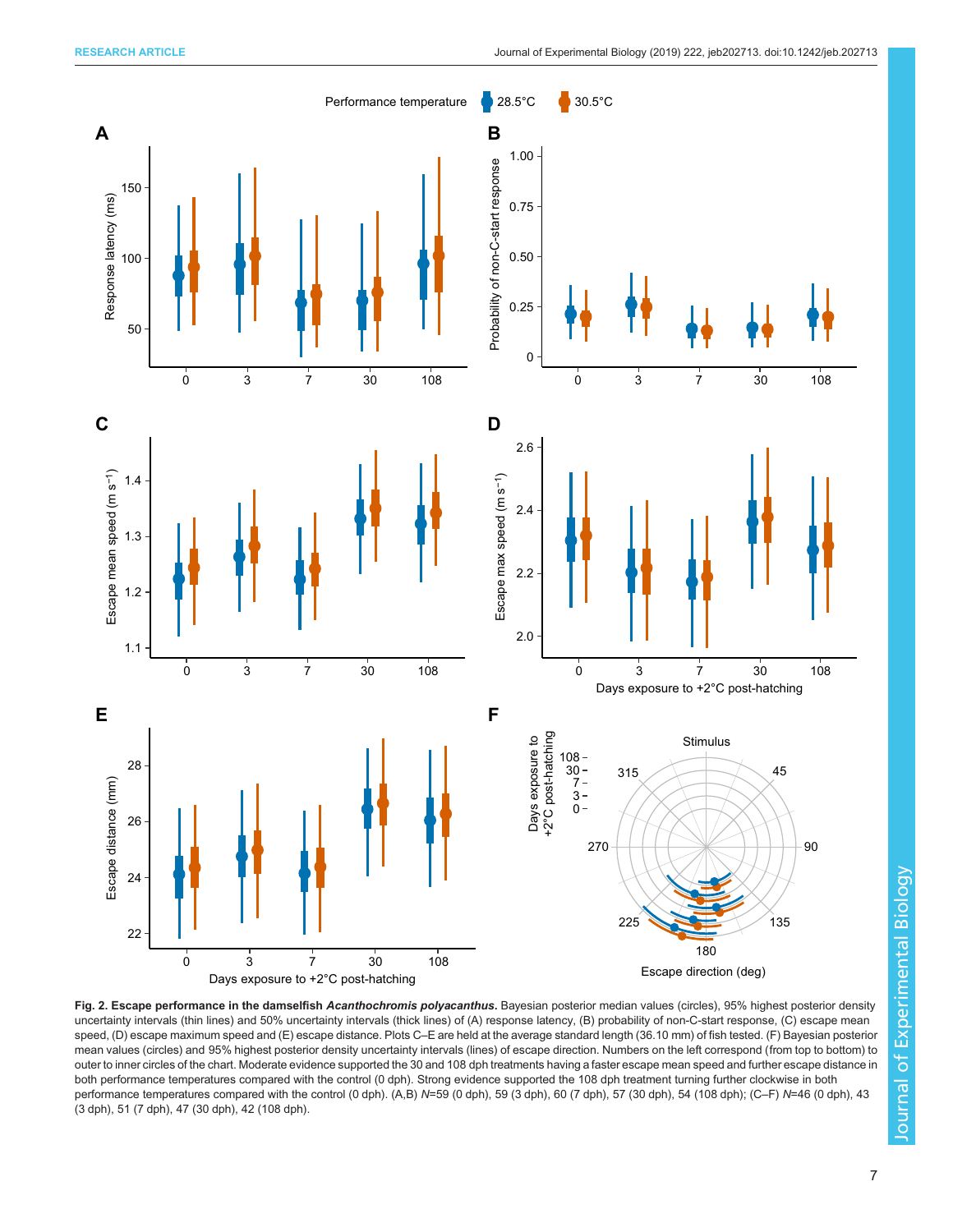<span id="page-7-0"></span>

Fig. 3. Body size in A. polyacanthus. Bayesian posterior median values (circles) with highest posterior density 95% uncertainty intervals (thin lines) and 50% uncertainty intervals (thick lines) of fish (A) standard length and (B) wet mass. Strong evidence supported the 108 dph treatment being shorter and lighter compared with the control (0 dph). Moderate evidence supported males being shorter and lighter in all groups. N=114 (0 dph), 120 (3 dph), 120 (7 dph), 116 (30 dph), 119 (108 dph).

energetic cost of ongoing exposure to warming. By contrast, fish exposed for 3, 7 and 30 dph to increased temperatures did not exhibit considerable reductions in body size. This may be because the length of exposure was insufficient to have an effect on growth, or alternatively could be due to compensatory growth following an initial period of reduced growth during high temperature exposure [\(Metcalfe and Monaghan, 2001\)](#page-10-0). No effect of thermal exposure duration was observed for  $CT_{\text{max}}$ , and combined with previous work in A. polyacanthus ([Clark et al., 2017](#page-9-0); [Rodgers et al., 2018](#page-10-0); [Zarco-](#page-11-0)[Perelló et al. 2012](#page-11-0)), this suggests a short-term physiological constraint of ∼37°C in this species.

Developmental plasticity allowed fish exposed for 30 and 108 dph to simulated heatwave conditions to swim faster and further during an escape compared with fish reared at present-day control temperatures. Enhanced mean escape speed and distance in 30 and 108 dph treatment fish was observed in both of the performance temperatures, demonstrating that this was a developmental effect rather than an effect of water temperature at the time of testing. This potentially indicates that the altered phenotypes were fixed in place during a critical window after 8 dph,



Fig. 4. Critical thermal maximum in A. polyacanthus. Bayesian posterior median values (circles) with 95% highest posterior density uncertainty intervals (thin lines) and 50% uncertainty intervals (thick lines) of the critical thermal maximum at the average standard length (35.82 mm) of fish tested. There was no evidence of a difference between the treatments.  $N=24$  fish per treatment.

but before 30 dph. [Jarrold and Munday](#page-10-0)'s (2018) study supports this idea, as they found enhancements in escape speed, distance and turning rate in A. *polyacanthus* reared at  $+2^{\circ}$ C for 28 dph. The phenotypic change observed in 30 and 108 dph is also likely related to the length of exposure ([Schulte et al., 2011](#page-10-0)), with exposure greater than 7 dph required to induce phenotypic change. Because phenotypic change is energetically costly, responding to incorrect cues would be maladaptive, thus it is likely that a certain duration of cue exposure would be required before a permanent phenotypic change is induced [\(Angilletta, 2009\)](#page-9-0). Determining the interplay between timing and length of exposure would require additional investigation; however, combining the present results with previous research on the thermal sensitivity of A. polyacanthus during early life suggests that juveniles remain sensitive to warming between 30 and 60 dph ([Donelson et al., 2011](#page-9-0); [Rodgers et al., 2017](#page-10-0)). This suggests that the duration of exposure may be more critical to inducing phenotypic change observed and juveniles could be affected when they experience heatwaves within the first months of life.

Increases in speed and distance travelled during an escape response would likely result in higher chances of survival from a predatory attempt. For example, [Walker et al. \(2005\)](#page-10-0) showed that when guppies (*Poecilia reticulata*) increased escape speed and distance travelled, they had higher odds of surviving a predation strike by a natural predator. Moreover, certain vertebral phenotypes of threespine sticklebacks (Gasterosteus aculeatus) produced faster escape speeds and were more likely to survive predator attacks [\(Swain, 1992a](#page-10-0),[b](#page-10-0)). Increased speed and distance travelled during the escape response are likely due to differences in muscle development and/or anaerobic metabolism ([Domenici et al., 2008](#page-9-0); [Domenici and](#page-9-0) [Blake, 1997](#page-9-0)). For example, improvement in fast-start locomotor performance of short-horned sculpin (Myoxocephalus scorpio) exposed for a minimum of 6 weeks to elevated temperatures was explained by an increase in the contractile properties and thus power output of muscle fibres ([Beddow and Johnston, 1995; Beddow et al.,](#page-9-0) [1995\)](#page-9-0), whereas a high anaerobic capacity was seen in minnows (Phoxinus phoxinus) with enhanced burst swimming speeds and reduced vulnerability of capture by simulated trawler nets ([Killen](#page-10-0) [et al., 2015](#page-10-0)). Although we did not measure muscle development directly, owing to fish from the 30 and 108 dph treatments exhibiting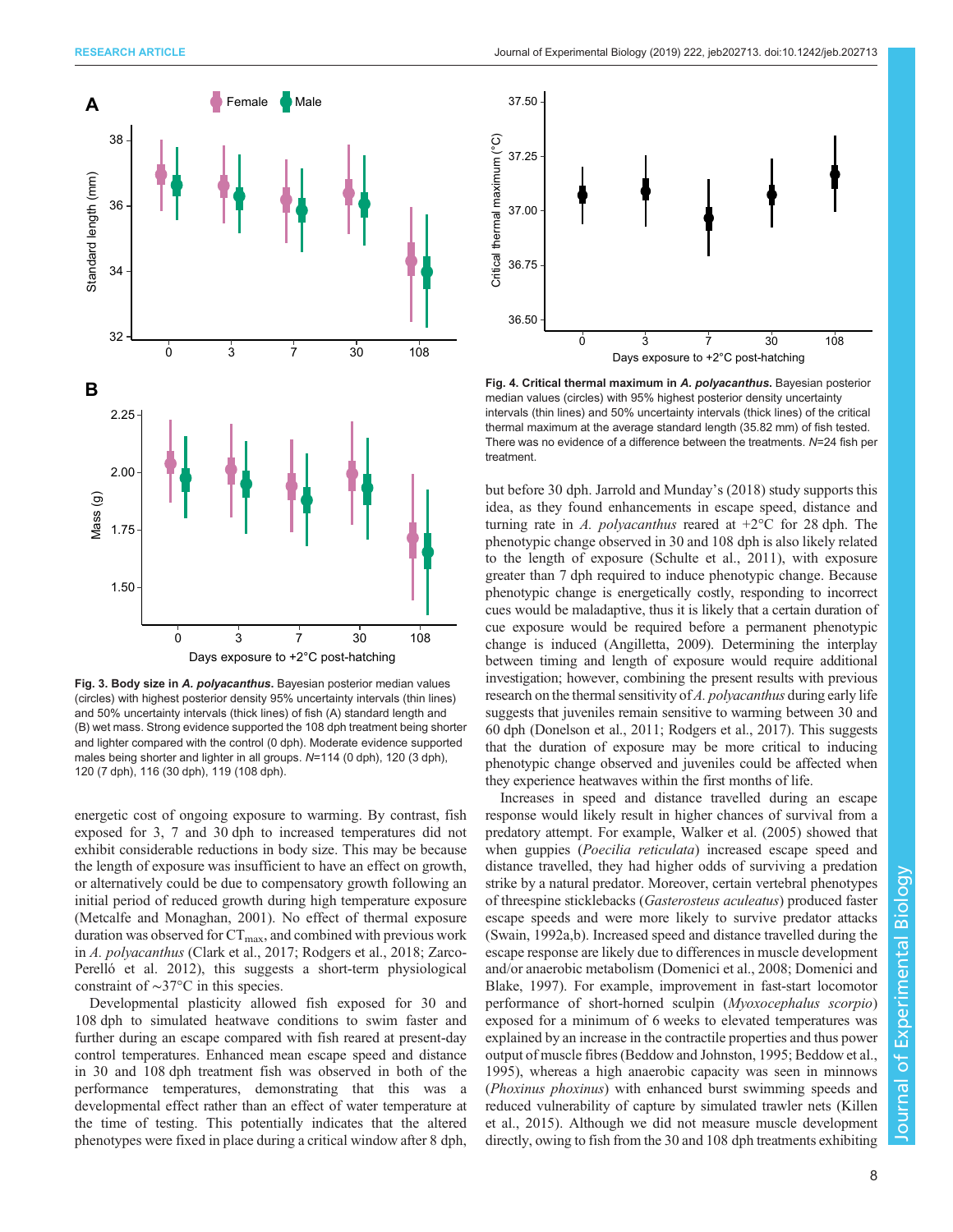no increase in mass for a given length, similar results for mean speed and distance were seen for 30 and 108 dph even though 108 dph fish were smaller overall. Therefore, our results suggest that the most likely underlying mechanisms for the enhanced escape response are differences in muscle fibre properties and/or anaerobic metabolism.

Fish continuously exposed to elevated temperatures post-hatching escaped on average 34 deg clockwise compared with fish reared at present-day control temperatures. Importantly, the escape was in a direction away from the stimulus (as were the other treatments and control). The difference in direction for 108 dph fish was observed at both performance temperatures, suggesting the involvement of developmental plasticity. Exposure of 1–3 months at elevated water temperatures has previously shown effects on directionality in adult goldfish [\(Szabo et al., 2008\)](#page-10-0) and juvenile damselfish Pomacentrus moluccensis[\(Warren et al., 2017\)](#page-10-0). Non-locomotor components of the escape response are believed to be related to threat perception as well as to neurological and sensory processes [\(Blaxter and Fuiman, 1990](#page-9-0); [Szabo et al., 2008](#page-10-0)); consequently, it is possible that differences in the escape direction of fish from the stimulus are related to increased rates of synaptic transmission within neurological pathways (e.g. the Mauthner cells; [Domenici et al., 2011; Domenici and Blake, 1997](#page-9-0); [Szabo et al., 2008](#page-10-0)).

The 2°C difference in performance temperature (28.5 or 30.5°C) did not alter escape response traits. This suggests that 28.5–30.5°C is within a temperature range that does not shift performance. The thermal sensitivity of escape performance has been found to vary between species of reef fish tested in various studies. The locomotor aspects of the escape response were not affected by short-term changes in water temperature from 29 to 31°C in three wrasse species ([Motson and Donelson, 2017](#page-10-0)) or in the damselfishes Pomacentrus moluccensis and P. amboinensis [\(Warren et al., 2017\)](#page-10-0). In contrast, the damselfish *P. wardi* exhibited reduced escape distance and speed with acute temperature change from 26.7 to 29.6°C [\(Allan et al., 2015](#page-9-0)). Although these differences could be species specific, they may also be due to differences in thermal range tested and where this sits within the optimal thermal performance range of each species. Further experiments with an increased range of performance temperatures would be needed to identify the threshold temperature at which escape performance is affected in A. polyacanthus.

Fish that developed entirely at elevated temperatures were smaller than fish from all other exposure duration treatments and the control group. Smaller body size is ecologically important in juvenile fish as it typically increases the risk of predation and reduces competitive ability ([Poulos and McCormick, 2015;](#page-10-0) [Goatley and Bellwood,](#page-9-0) [2016](#page-9-0); [Sogard, 1997](#page-10-0)). Reduced body size is likely due to increased energy costs for maintenance activities at higher temperatures [\(Munday et al., 2008; Pörtner and Knust, 2007\)](#page-10-0). Although no substantial differences in body size were observed when measured at the end of the experiment in fish exposed for 3, 7 or 30 dph to elevated temperature compared with present-day control fish, we cannot conclude that there was no effect of water temperature on growth during the high temperature exposure. Either the length of exposure to high temperature had no impact on their body size, or there was an effect, after which compensatory growth occurred. Compensatory growth is common in fish following periods of stress or reduced resource availability ([Ali et al., 2003\)](#page-9-0), and once morefavourable conditions arise, a growth spurt occurs through recoupment of energy reserves and increased investment in structural growth ([Auer et al., 2010\)](#page-9-0). Our results are likely due to compensatory growth, especially for fish exposed 30 dph, as we know body size is reduced with development at elevated

temperatures  $(+1.5 \text{ to } +3.0^{\circ}\text{C})$  in the first 15–30 days ([Donelson](#page-9-0) [et al., 2014\)](#page-9-0). Compensatory growth may, however, come with negative consequences later in life, such as an increased metabolism [\(Criscuolo et al., 2008\)](#page-9-0), reduced number of offspring [\(Auer et al.,](#page-9-0) [2010\)](#page-9-0) or a shortened lifespan [\(Lee et al., 2013\)](#page-10-0). One aspect of the experimental set-up that may have influenced growth to be homogeneous across thermal exposure durations is that fish were raised in groups, allowing social interactions to influence body size. Interestingly, we observed a difference in body size between the sexes, with males being 1–3% smaller than females and no sex bias observed (i.e. more males). However, this sex effect was small compared with the average effect of the treatment (7–16%).

Whether critical thermal limits in fish are affected by their thermal experience is not clear from the literature. In many cases, observed differences in critical limits are attributed to methodological differences ([Lutterschmidt and Hutchison, 1997](#page-10-0); [Moyano et al., 2017; Vinagre et al., 2015](#page-10-0)). For A. polyacanthus, the upper lethal thermal limit of 36.9 to 37.2°C that we observed did not shift as a result of post-hatching experience at elevated temperatures. This is perhaps unsurprising for this species as consistent maximum thermal limits around ∼37°C have been found across populations and at different life stages ([Clark et al., 2017](#page-9-0); [Rodgers et al., 2018](#page-10-0); [Zarco-Perelló et al., 2012](#page-11-0)). Moreover, where plasticity of  $CT_{\text{max}}$  has been detected, the magnitude of change is relativity small [\(Gunderson and Stillman, 2015;](#page-9-0) [Sørensen et al., 2016; Stillman,](#page-10-0) [2003\)](#page-10-0). For example, in another coral reef damselfish (Premnas biaculeatus), a 1.5°C increase throughout development only resulted in a  $0.5^{\circ}$ C increase in  $CT_{\text{max}}$  ([Donelson, 2015\)](#page-9-0). Other work has observed improvement of  $CT_{\text{max}}$  in adult coral reef damselfish (Chromis viridis) after 6 weeks' exposure to elevated temperatures [\(Habary et al., 2016\)](#page-10-0). However, for [Habary et al.](#page-10-0) [\(2016\)](#page-10-0) and much of the previous published work, it is impossible to disentangle the  $CT_{\text{max}}$  obtained from the starting temperature, thus the higher values may simply be an artefact of different starting temperatures. Our work supports the growing consensus that  $CT_{\text{max}}$ are not highly plastic and suggests there is a physiological constraint around 37°C in A. polyacanthus.

Our study shows the response of a tropical reef fish to varying durations of marine heatwave conditions early in life. We discovered enhancements in escape performance owing to developmental plasticity when fish experienced at least the first month posthatching at elevated temperatures. Only when elevated temperature was experienced for the full 108 days was body size reduced. We found no change in the maximum temperature that fish could survive in the short term, irrespective of the thermal exposure duration. Overall, the results suggest developmental plasticity of some traits is induced during early life if 30 days or greater warming is experienced. Marine heatwaves that last more than a month are expected to increase in frequency in the future regardless of which emissions scenario we track [\(Frölicher et al., 2018](#page-9-0)). The developmental changes to escape performance that result from exposure to heatwave conditions during early life may provide some benefits later in life, but may also trade off with other ecological traits, such as energy storage or reproductive development. Overall, our study improves the understanding of how marine heatwaves may impact the early development of marine fishes and their ability to persist under future global warming.

# Acknowledgements

We thank MARFU technicians, especially Simon Wever and Andrew Thompson, for outstanding technical support. Thanks to volunteers Olivia Lee and Eleanor Spencer for assistance with fish husbandry and video analysis and the ARC Centre of Excellence for Coral Reef Studies for holding a writing workshop that initiated the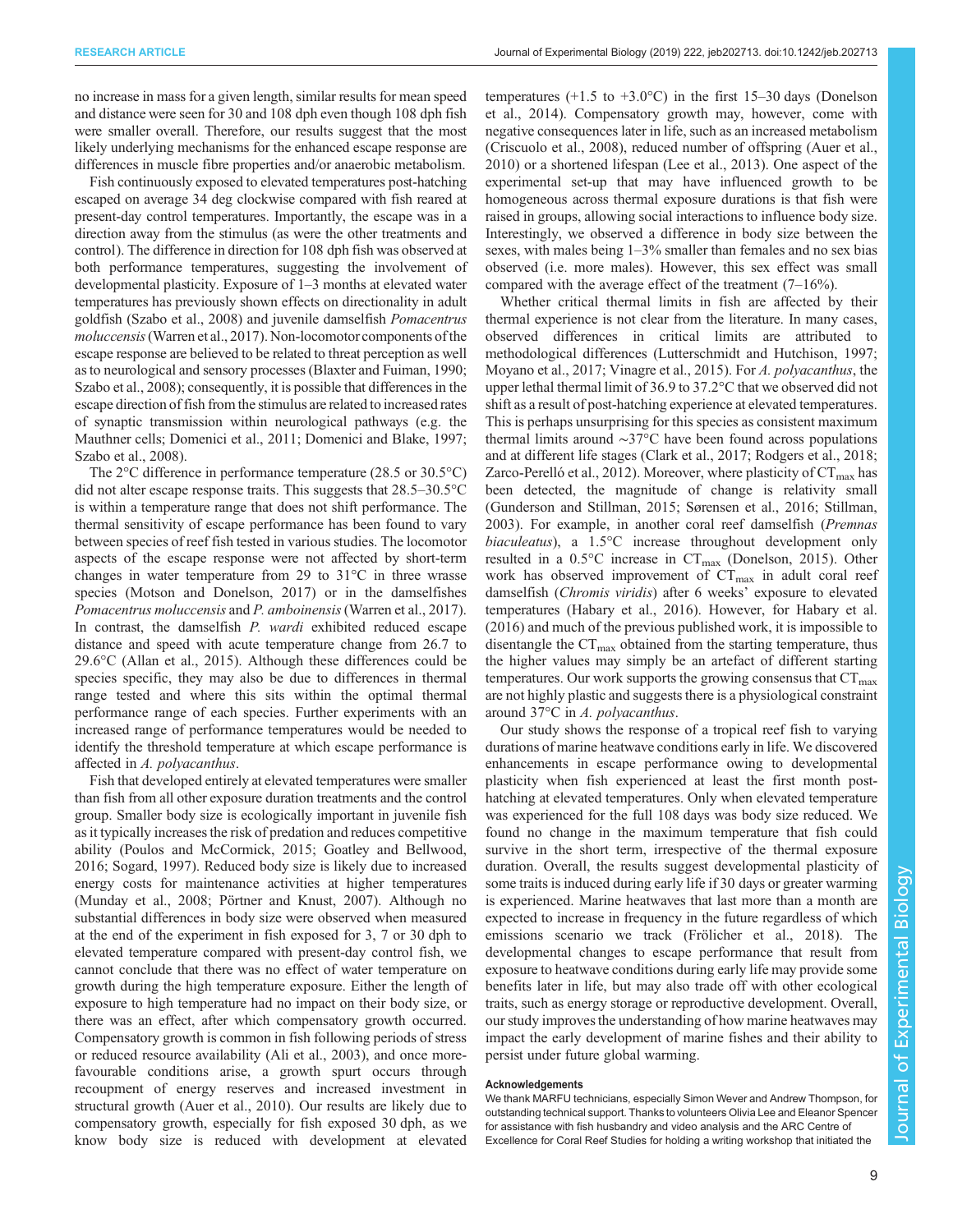<span id="page-9-0"></span>draft of this paper. We greatly appreciate Takahiro Shimada's advice with R and Murray Logan introducing R. K. Spinks to Bayesian analysis. Finally, thanks to the two anonymous reviewers who provided constructive feedback and improved the quality of the manuscript.

#### Competing interests

The authors declare no competing or financial interests.

#### Author contributions

Conceptualization: R.K.S., P.L.M., J.M.D.; Methodology: R.K.S., P.L.M., J.M.D.; Validation: R.K.S.; Formal analysis: R.K.S.; Investigation: R.K.S.; Resources: P.L.M., J.M.D.; Data curation: R.K.S.; Writing - original draft: R.K.S.; Writing - review & editing: R.K.S., P.L.M., J.M.D.; Visualization: R.K.S.; Supervision: P.L.M., J.M.D.; Project administration: R.K.S., P.L.M., J.M.D.; Funding acquisition: P.L.M., J.M.D.

#### Funding

This work was supported by a King Abdullah University of Science and Technology Competitive Research Grant (CRG3 2278) and funding from the Australian Research Council Centre of Excellence for Coral Reef Studies (CE140100020). R.K.S. was supported by CRG3 2278 and P.L.M. was supported by an Australian Research Council Future Fellowship (FT130100505).

#### Data availability

The dataset is available on James Cook University's Tropical Data Hub repository, <http://doi.org/10.25903/5d01d448c3756>.

#### Supplementary information

Supplementary information available online at <http://jeb.biologists.org/lookup/doi/10.1242/jeb.202713.supplemental>

#### References

- Akaike, H. (1973). Information theory and an extension of the maximum likelihood principle. 2nd International Symposium on Information Theory (ed. B. N. Petrov and F. Csaki), pp. 267-281. Ú kademiai Kiado, Budapest.
- Ali, M., Nicieza, A. and Wootton, R. J. [\(2003\). Compensatory growth in fishes: a](https://doi.org/10.1046/j.1467-2979.2003.00120.x) response to growth depression. Fish Fish. 4[, 147-190. doi:10.1046/j.1467-2979.](https://doi.org/10.1046/j.1467-2979.2003.00120.x) [2003.00120.x](https://doi.org/10.1046/j.1467-2979.2003.00120.x)
- [Allan, B. J. M., Miller, G. M., McCormick, M. I., Domenici, P. and Munday, P. L.](https://doi.org/10.1098/rspb.2013.2179) [\(2014\). Parental effects improve escape performance of juvenile reef fish in a](https://doi.org/10.1098/rspb.2013.2179) [high-CO2](https://doi.org/10.1098/rspb.2013.2179) world. Proc. R. Soc. B Biol. Sci. 281[, 20132179. doi:10.1098/rspb.2013.](https://doi.org/10.1098/rspb.2013.2179) [2179](https://doi.org/10.1098/rspb.2013.2179)
- [Allan, B. J. M., Domenici, P., Munday, P. L. and McCormick, M. I.](https://doi.org/10.1093/conphys/cov011) (2015). Feeling [the heat: the effect of acute temperature changes on predator](https://doi.org/10.1093/conphys/cov011)–prey interactions in coral reef fish. Conserv. Physiol. 3[, 1-8. doi:10.1093/conphys/cov011](https://doi.org/10.1093/conphys/cov011)
- Angilletta, M. J. (2009). Thermal Adaptation: A Theoretical and Empirical Synthesis. Oxford, UK: Oxford University Press.
- [Auer, S. K., Arendt, J. D., Chandramouli, R. and Reznick, D. N.](https://doi.org/10.1111/j.1461-0248.2010.01491.x) (2010). Juvenile [compensatory growth has negative consequences for reproduction in Trinidadian](https://doi.org/10.1111/j.1461-0248.2010.01491.x) guppies (Poecilia reticulata). Ecol. Lett. 13[, 998-1007. doi:10.1111/j.1461-0248.](https://doi.org/10.1111/j.1461-0248.2010.01491.x) [2010.01491.x](https://doi.org/10.1111/j.1461-0248.2010.01491.x)
- Australian Institute of Marine Science (AIMS) (2016). Data from: Orpheus Island temperature loggers, Integrated Marine Observing System FAIMMS Sensor Network. [http://maps.aims.gov.au/index.html?intro=false&z=4&ll=142.91883,-](http://maps.aims.gov.au/index.html?intro=false&z=4&ll=142.91883,-17.51872&l0=aims_aims:AIMS%20-%20Temperature%20Loggers,ea_World_NE2-coast-cities-reefs_Baselayer) [17.51872&l0=aims\\_aims:AIMS%20-%20Temperature%20Loggers,ea\\_World\\_](http://maps.aims.gov.au/index.html?intro=false&z=4&ll=142.91883,-17.51872&l0=aims_aims:AIMS%20-%20Temperature%20Loggers,ea_World_NE2-coast-cities-reefs_Baselayer) [NE2-coast-cities-reefs\\_Baselayer.](http://maps.aims.gov.au/index.html?intro=false&z=4&ll=142.91883,-17.51872&l0=aims_aims:AIMS%20-%20Temperature%20Loggers,ea_World_NE2-coast-cities-reefs_Baselayer)
- Australian Institute of Marine Science (AIMS) (2017). Data from: Orpheus Island Relay Pole 1 temperature logger. Integrated Marine Observing System FAIMMS Sensor Network. [https://apps.aims.gov.au/metadata/view/ecde38d9-0f44-45fb-](https://apps.aims.gov.au/metadata/view/ecde38d9-0f44-45fb-915d-0adecb8d531a)[915d-0adecb8d531a.](https://apps.aims.gov.au/metadata/view/ecde38d9-0f44-45fb-915d-0adecb8d531a)
- [Barker, B. D., Horodysky, A. Z. and Kerstetter, D. W.](https://doi.org/10.1007/s10530-017-1511-4) (2018). Hot or not? [Comparative behavioral thermoregulation, critical temperature regimes, and](https://doi.org/10.1007/s10530-017-1511-4) [thermal tolerances of the invasive lionfish](https://doi.org/10.1007/s10530-017-1511-4) Pterois sp. versus native western North Atlantic reef fishes. Biol. Invasions 20[, 45-58. doi:10.1007/s10530-017-](https://doi.org/10.1007/s10530-017-1511-4) [1511-4](https://doi.org/10.1007/s10530-017-1511-4)
- Bates, D., Kliegl, R., Vasishth, S. and Baayen, H. (2015). Parsimonious mixed models. arXiv Prepr. 1506.04967v2.
- Beddow, I. A. and Johnston, G. K. (1995). Plasticity of muscle contractile properties following temperature acclimation in the marine fish Myoxocephalus scorpius. J. Exp. Biol. 198, 193-201.
- Beddow, T. A., Van Leeuwen, J. L. and Johnston, I. A. (1995). Swimming kinematics of fast starts are altered by temperature acclimation in the marine fish Myoxocephalus scorpius. J. Exp. Biol. 198, 203-208.
- Blaxter, J. H. S. and Fuiman, L. A. [\(1990\). The role of the sensory systems of](https://doi.org/10.1017/S0025315400035505) [herring larvae in evading predatory fishes.](https://doi.org/10.1017/S0025315400035505) J. Mar. Biol. Assoc. UK 70, 413-427. [doi:10.1017/S0025315400035505](https://doi.org/10.1017/S0025315400035505)
- Booth, D. T. [\(2017\). Influence of incubation temperature on sea turtle hatchling](https://doi.org/10.1111/1749-4877.12255) quality. Integr. Zool. 12[, 352-360. doi:10.1111/1749-4877.12255](https://doi.org/10.1111/1749-4877.12255)
- Burggren, W. W. and Mueller, C. A. [\(2015\). Developmental critical windows and](https://doi.org/10.1086/679906) [sensitive periods as three-dimensional constructs in time and space.](https://doi.org/10.1086/679906) Physiol. Biochem. Zool. 88[, 91-102. doi:10.1086/679906](https://doi.org/10.1086/679906)
- Byrne, M. [\(2011\). Impact of ocean warming and ocean acidification on marine](https://doi.org/10.1201/b11009-2) [invertebrate life history stages: vulnerabilities and potential for persistence in a](https://doi.org/10.1201/b11009-2) changing ocean. [Oceanogr. Mar. Biol. An Annu. Rev.](https://doi.org/10.1201/b11009-2) 49, 1-42. doi:10.1201/ [b11009-2](https://doi.org/10.1201/b11009-2)
- Cheung, W. W. L., Sarmiento, J. L., Dunne, J., Frölicher, T. L., Lam, V. W. Y., [Palomares, M. L. D., Watson, R. and Pauly, D.](https://doi.org/10.1038/nclimate1691) (2013). Shrinking of fishes [exacerbates impacts of global ocean changes on marine ecosystems.](https://doi.org/10.1038/nclimate1691) Nat. Clim. Chang. 3[, 254-258. doi:10.1038/nclimate1691](https://doi.org/10.1038/nclimate1691)
- [Clark, T. D., Roche, D. G., Binning, S. A., Speers-Roesch, B. and Sundin, J.](https://doi.org/10.1242/jeb.162529) [\(2017\). Maximum thermal limits of coral reef damselfishes are size-dependent](https://doi.org/10.1242/jeb.162529) [and resilient to near-future ocean acidification.](https://doi.org/10.1242/jeb.162529) J. Exp. Biol. 220, 3519-3526. [doi:10.1242/jeb.162529](https://doi.org/10.1242/jeb.162529)
- Cowles, R. B. and Bogert, C. M. (1944). A preliminary study of the thermal requirements of desert reptiles. Bull. Am. Museum Nat. Hist. 83, 261-296.
- Cremers, J. and Klugkist, I. [\(2018\). One direction? A tutorial for circular data](https://doi.org/10.3389/fpsyg.2018.02040) [analysis using R with examples in cognitive psychology.](https://doi.org/10.3389/fpsyg.2018.02040) Front. Psychol. 9, 2040. [doi:10.3389/fpsyg.2018.02040](https://doi.org/10.3389/fpsyg.2018.02040)
- [Cremers, J., Mulder, K. T. and Klugkist, I.](https://doi.org/10.1111/bmsp.12108) (2018). Circular interpretation of regression coefficients. Br. J. Math. Stat. Psychol. 71[, 75-95. doi:10.1111/bmsp.](https://doi.org/10.1111/bmsp.12108) [12108](https://doi.org/10.1111/bmsp.12108)
- [Criscuolo, F., Monaghan, P., Nasir, L. and Metcalfe, N. B.](https://doi.org/10.1098/rspb.2008.0148) (2008). Early nutrition and phenotypic development: 'Catch-up' [growth leads to elevated metabolic rate](https://doi.org/10.1098/rspb.2008.0148) in adulthood. Proc. R. Soc. B Biol. Sci. 275[, 1565-1570. doi:10.1098/rspb.2008.](https://doi.org/10.1098/rspb.2008.0148) [0148](https://doi.org/10.1098/rspb.2008.0148)
- Deutsch, C., Ferrel, A., Seibel, B., Pörtner, H.-O. and Huey, R. B. (2015). Climate [change tightens a metabolic constraint on marine habitats.](https://doi.org/10.1126/science.aaa1605) Science 348, [1132-1136. doi:10.1126/science.aaa1605](https://doi.org/10.1126/science.aaa1605)
- Domenici, P. and Blake, R. W. (1993). Escape trajectories in angelfish (Pterophyllum eimekei). J. Exp. Biol. 177, 253-272.
- Domenici, P. and Blake, R. W. (1997). The kinematics and performance of fish faststart swimming. J. Exp. Biol. 200, 1165-1178.
- Domenici, P., Turesson, H., Brodersen, J. and Brönmark, C. (2008). Predator[induced morphology enhances escape locomotion in crucian carp.](https://doi.org/10.1098/rspb.2007.1088) Proc. R. Soc. B Biol. Sci. 275[, 195-201. doi:10.1098/rspb.2007.1088](https://doi.org/10.1098/rspb.2007.1088)
- [Domenici, P., Blagburn, J. M. and Bacon, J. P.](https://doi.org/10.1242/jeb.029652) (2011). Animal escapology I: [theoretical issues and emerging trends in escape trajectories.](https://doi.org/10.1242/jeb.029652) J. Exp. Biol. 214, [2463-2473. doi:10.1242/jeb.029652](https://doi.org/10.1242/jeb.029652)
- Donelson, J. M. [\(2015\). Development in a warm future ocean may enhance](https://doi.org/10.1016/j.jembe.2015.07.008) [performance in some species.](https://doi.org/10.1016/j.jembe.2015.07.008) J. Exp. Mar. Bio. Ecol. 472, 119-125. doi:10.1016/j. [jembe.2015.07.008](https://doi.org/10.1016/j.jembe.2015.07.008)
- [Donelson, J. M., Munday, P. L., McCormick, M. I., Pankhurst, N. W. and](https://doi.org/10.3354/meps08366) Pankhurst, P. M. [\(2010\). Effects of elevated water temperature and food](https://doi.org/10.3354/meps08366) [availability on the reproductive performance of a coral reef fish.](https://doi.org/10.3354/meps08366) Mar. Ecol. Prog. Ser. 401[, 233-243. doi:10.3354/meps08366](https://doi.org/10.3354/meps08366)
- [Donelson, J. M., Munday, P. L., McCormick, M. I. and Nilsson, G. E.](https://doi.org/10.1111/j.1365-2486.2010.02339.x) (2011). [Acclimation to predicted ocean warming through developmental plasticity in a](https://doi.org/10.1111/j.1365-2486.2010.02339.x) tropical reef fish. Glob. Chang. Biol. 17[, 1712-1719. doi:10.1111/j.1365-2486.](https://doi.org/10.1111/j.1365-2486.2010.02339.x) [2010.02339.x](https://doi.org/10.1111/j.1365-2486.2010.02339.x)
- [Donelson, J. M., McCormick, M. I., Booth, D. J. and Munday, P. L.](https://doi.org/10.1371/journal.pone.0097223) (2014). [Reproductive acclimation to increased water temperature in a tropical reef fish.](https://doi.org/10.1371/journal.pone.0097223) PLoS ONE 9[, e97223. doi:10.1371/journal.pone.0097223](https://doi.org/10.1371/journal.pone.0097223)
- Eaton, R. C. (1984). Neural Mechanism of Startle Behaviour. Springer Science and Business Media.
- Eaton, R. C. and Emberley, D. S. (1991). How stimulus direction determines the trajectory of the Mauthner-initiated escape response in a teleost fish. J. Exp. Biol. 161, 469-487.
- Eme, J. and Bennett, W. A. [\(2009\). Critical thermal tolerance polygons of tropical](https://doi.org/10.1016/j.jtherbio.2009.02.005) [marine fishes from Sulawesi, Indonesia.](https://doi.org/10.1016/j.jtherbio.2009.02.005) J. Therm. Biol. 34, 220-225. doi:10.1016/ [j.jtherbio.2009.02.005](https://doi.org/10.1016/j.jtherbio.2009.02.005)
- Frö[licher, T. L., Fischer, E. M. and Gruber, N.](https://doi.org/10.1038/s41586-018-0383-9) (2018). Marine heatwaves under global warming. Nature 560[, 360-364. doi:10.1038/s41586-018-0383-9](https://doi.org/10.1038/s41586-018-0383-9)
- Gelman, A. [\(2006\). Prior distributions for variance parameters in hierarchical](https://doi.org/10.1214/06-BA117A) [models \(Comment on Article by Browne and Draper\).](https://doi.org/10.1214/06-BA117A) Bayesian Anal. 1, 515-534. [doi:10.1214/06-BA117A](https://doi.org/10.1214/06-BA117A)
- Goatley, C. H. R. and Bellwood, D. R. [\(2016\). Body size and mortality rates in coral](https://doi.org/10.1098/rspb.2016.1858) [reef fishes: a three-phase relationship.](https://doi.org/10.1098/rspb.2016.1858) Proc. R. Soc. B Biol. Sci. 283, 20161858. [doi:10.1098/rspb.2016.1858](https://doi.org/10.1098/rspb.2016.1858)
- Green, B. S. and Fisher, R. [\(2004\). Temperature influences swimming speed,](https://doi.org/10.1016/j.jembe.2003.09.001) [growth and larval duration in coral reef fish larvae.](https://doi.org/10.1016/j.jembe.2003.09.001) J. Exp. Mar. Biol. Ecol. 299, [115-132. doi:10.1016/j.jembe.2003.09.001](https://doi.org/10.1016/j.jembe.2003.09.001)
- [Grenchik, M. K., Donelson, J. M. and Munday, P. L.](https://doi.org/10.1007/s00338-012-0949-1) (2013). Evidence for [developmental thermal acclimation in the damselfish,](https://doi.org/10.1007/s00338-012-0949-1) Pomacentrus moluccensis. Coral Reefs 32[, 85-90. doi:10.1007/s00338-012-0949-1](https://doi.org/10.1007/s00338-012-0949-1)
- Gunderson, A. R. and Stillman, J. H. [\(2015\). Plasticity in thermal tolerance has](https://doi.org/10.1098/rspb.2015.0401) [limited potential to buffer ectotherms from global warming.](https://doi.org/10.1098/rspb.2015.0401) Proc. R. Soc. B Biol. Sci. 282[, 1-8. doi:10.1098/rspb.2015.0401](https://doi.org/10.1098/rspb.2015.0401)

Biology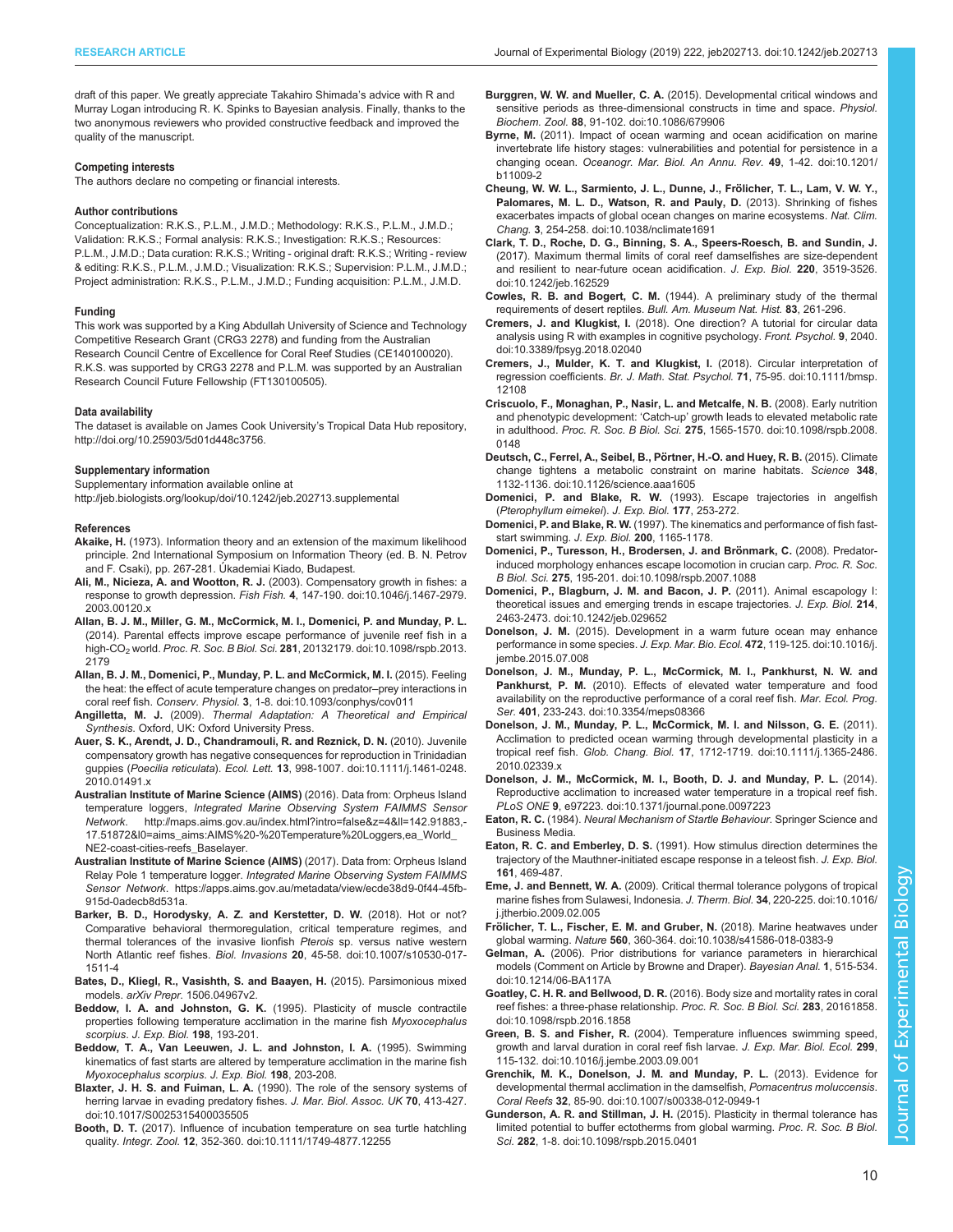- <span id="page-10-0"></span>[Habary, A., Johansen, J. L., Nay, T. J., Steffensen, J. F. and Rummer, J. L.](https://doi.org/10.1111/gcb.13488) (2016). Adapt, move or die – [how will tropical coral reef fishes cope with ocean](https://doi.org/10.1111/gcb.13488) warming? Glob. Chang. Biol. 23[, 566-577. doi:10.1111/gcb.13488](https://doi.org/10.1111/gcb.13488)
- [Harrison, X. A., Donaldson, L., Correa-Cano, M. E., Evans, J., Fisher, D. N.,](https://doi.org/10.7717/peerj.4794) [Goodwin, C. E. D., Robinson, B. S., Hodgson, D. J. and Inger, R.](https://doi.org/10.7717/peerj.4794) (2018). A brief [introduction to mixed effects modelling and multi-model inference in ecology.](https://doi.org/10.7717/peerj.4794) PeerJ 6[, e4794. doi:10.7717/peerj.4794](https://doi.org/10.7717/peerj.4794)
- [Hughes, T. P., Kerry, J. T., Álvarez-Noriega, M., Álvarez-Romero, J. G.,](https://doi.org/10.1038/nature21707) [Anderson, K. D., Baird, A. H., Babcock, R. C., Beger, M., Bellwood, D. R.,](https://doi.org/10.1038/nature21707) Berkelmans, R. et al. [\(2017\). Global warming and recurrent mass bleaching of](https://doi.org/10.1038/nature21707) corals. Nature 543[, 373-377. doi:10.1038/nature21707](https://doi.org/10.1038/nature21707)
- Jarrold, M. D. and Munday, P. L. [\(2018\). Elevated temperature does not](https://doi.org/10.3389/fmars.2018.00458) substantially modify the interactive effects between elevated  $CO<sub>2</sub>$  and diel  $CO<sub>2</sub>$ [cycles on the survival, growth and behavior of a coral reef fish.](https://doi.org/10.3389/fmars.2018.00458) Front. Mar. Sci. 5, [1-16. doi:10.3389/fmars.2018.00458](https://doi.org/10.3389/fmars.2018.00458)
- Jobling, M. (1997). Temperature and growth: modulation of growth rate via temperature change. In Global Warming: Implications for Freshwater and Marine Fish (ed. C. M. Wood and D. G. McDonald), pp. 225-254. Cambridge, UK: Cambridge University Press.
- [Johansen, J. L., Messmer, V., Coker, D. J., Hoey, A. S. and Pratchett, M. S.](https://doi.org/10.1111/gcb.12452) [\(2014\). Increasing ocean temperatures reduce activity patterns of a large](https://doi.org/10.1111/gcb.12452) [commercially important coral reef fish.](https://doi.org/10.1111/gcb.12452) Glob. Chang. Biol. 20, 1067-1074. [doi:10.1111/gcb.12452](https://doi.org/10.1111/gcb.12452)
- Kavanagh, K. D. (2000). Larval brooding in the marine damselfish Acanthochromis polyacanthus (Pomacentridae) is correlated with highly divergent morphology, ontogeny and life-history traits. Bull. Mar. Sci. 66, 321-337.
- [Killen, S. S., Nati, J. J. H. and Suski, C. D.](https://doi.org/10.1098/rspb.2015.0603) (2015). Vulnerability of individual fish to [capture by trawling is influenced by capacity for anaerobic metabolism.](https://doi.org/10.1098/rspb.2015.0603) Proc. R. Soc. B Biol. Sci. 282[, 20150603. doi:10.1098/rspb.2015.0603](https://doi.org/10.1098/rspb.2015.0603)
- Kruschke, J. K. (2015). Doing Bayesian Data Analysis: A Tutorial with R, JAGS, and Stan. Academic Press.
- [Lee, W.-S., Monaghan, P. and Metcalfe, N. B.](https://doi.org/10.1098/rspb.2012.2370) (2013). Experimental demonstration [of the growth rate-lifespan trade-off.](https://doi.org/10.1098/rspb.2012.2370) Proc. R. Soc. B Biol. Sci. 280, [20122370-20122370. doi:10.1098/rspb.2012.2370](https://doi.org/10.1098/rspb.2012.2370)
- [Lutterschmidt, W. I. and Hutchison, V. H.](https://doi.org/10.1139/z97-783) (1997). The critical thermal maximum: history and critique. Can. J. Zool. 75[, 1561-1574. doi:10.1139/z97-783](https://doi.org/10.1139/z97-783)
- [McLeod, I. M., McCormick, M. I., Munday, P. L., Clark, T. D., Wenger, A. S.,](https://doi.org/10.3354/meps11136) [Brooker, R. M., Takahashi, M. and Jones, G. P.](https://doi.org/10.3354/meps11136) (2015). Latitudinal variation in [larval development of coral reef fishes: implications of a warming ocean.](https://doi.org/10.3354/meps11136) Mar. Ecol. Prog. Ser. 521[, 129-141. doi:10.3354/meps11136](https://doi.org/10.3354/meps11136)
- Metcalfe, N. B. and Monaghan, P. [\(2001\). Compensation for a bad start: grow now,](https://doi.org/10.1016/S0169-5347(01)02124-3) pay later? Trends Ecol. Evol. 16[, 254-260. doi:10.1016/S0169-5347\(01\)02124-3](https://doi.org/10.1016/S0169-5347(01)02124-3)
- [Miller-Sims, V. C., Gerlach, G., Kingsford, M. J. and Atema, J.](https://doi.org/10.1111/j.1365-294X.2008.03986.x) (2008). Dispersal in the spiny damselfish, [Acanthochromis polyacanthus](https://doi.org/10.1111/j.1365-294X.2008.03986.x), a coral reef fish species without a larval pelagic stage. Mol. Ecol. 17[, 5036-5048. doi:10.1111/j.1365-](https://doi.org/10.1111/j.1365-294X.2008.03986.x) [294X.2008.03986.x](https://doi.org/10.1111/j.1365-294X.2008.03986.x)
- Motson, K. and Donelson, J. M. [\(2017\). Limited capacity for developmental](https://doi.org/10.1007/s00338-017-1546-0) [thermal acclimation in three tropical wrasses.](https://doi.org/10.1007/s00338-017-1546-0) Coral Reefs 36, 609-621. doi:10. [1007/s00338-017-1546-0](https://doi.org/10.1007/s00338-017-1546-0)
- Moyano, M., Candebat, C., Ruhbaum, Y., Álvarez-Fernández, S., Claireaux, G., [Zambonino-Infante, J.-L. and Peck, M. A.](https://doi.org/10.1371/journal.pone.0179928) (2017). Effects of warming rate, [acclimation temperature and ontogeny on the critical thermal maximum of](https://doi.org/10.1371/journal.pone.0179928) temperate marine fish larvae. PLoS ONE 12[, e0179928. doi:10.1371/journal.](https://doi.org/10.1371/journal.pone.0179928) [pone.0179928](https://doi.org/10.1371/journal.pone.0179928)
- Munday, P. L., Kingsford, M. J., O'[Callaghan, M. and Donelson, J. M.](https://doi.org/10.1007/s00338-008-0393-4) (2008). [Elevated temperature restricts growth potential of the coral reef fish](https://doi.org/10.1007/s00338-008-0393-4) Acanthochromis polyacanthus. Coral Reefs 27[, 927-931. doi:10.1007/s00338-](https://doi.org/10.1007/s00338-008-0393-4) [008-0393-4](https://doi.org/10.1007/s00338-008-0393-4)
- Muth, C., Oravecz, Z. and Gabry, J. [\(2018\). User-friendly Bayesian regression](https://doi.org/10.20982/tqmp.14.2.p099) [modeling: a tutorial with rstanarm and shinystan.](https://doi.org/10.20982/tqmp.14.2.p099) Quant. Methods Psychol. 14, [99-119. doi:10.20982/tqmp.14.2.p099](https://doi.org/10.20982/tqmp.14.2.p099)
- Nagelkerken, I. and Munday, P. L. [\(2016\). Animal behaviour shapes the ecological](https://doi.org/10.1111/gcb.13167) [effects of ocean acidification and warming: Moving from individual to community](https://doi.org/10.1111/gcb.13167)level responses. Glob. Chang. Biol. 22[, 974-989. doi:10.1111/gcb.13167](https://doi.org/10.1111/gcb.13167)
- [Nilsson, G. E., Crawley, N., Lunde, I. G. and Munday, P. L.](https://doi.org/10.1111/j.1365-2486.2008.01767.x) (2009). Elevated [temperature reduces the respiratory scope of coral reef fishes.](https://doi.org/10.1111/j.1365-2486.2008.01767.x) Glob. Chang. Biol. 15[, 1405-1412. doi:10.1111/j.1365-2486.2008.01767.x](https://doi.org/10.1111/j.1365-2486.2008.01767.x)
- [Oliver, E. C. J., Donat, M. G., Burrows, M. T., Moore, P. J., Smale, D. A.,](https://doi.org/10.1038/s41467-018-03732-9) [Alexander, L. V., Benthuysen, J. A., Feng, M., Sen Gupta, A., Hobday, A. J.](https://doi.org/10.1038/s41467-018-03732-9) et al. [\(2018\). Longer and more frequent marine heatwaves over the past century.](https://doi.org/10.1038/s41467-018-03732-9) Nat. Commun. 9[, 1324. doi:10.1038/s41467-018-03732-9](https://doi.org/10.1038/s41467-018-03732-9)
- Pankhurst, N. W. and Munday, P. L. [\(2011\). Effects of climate change on fish](https://doi.org/10.1071/MF10269) [reproduction and early life history stages.](https://doi.org/10.1071/MF10269) Mar. Freshw. Res. 62, 1015-1026. [doi:10.1071/MF10269](https://doi.org/10.1071/MF10269)
- Parker, G. A. [\(1992\). The evolution of sexual size dimorphism in fish.](https://doi.org/10.1111/j.1095-8649.1992.tb03864.x) J. Fish Biol. 41, [1-20. doi:10.1111/j.1095-8649.1992.tb03864.x](https://doi.org/10.1111/j.1095-8649.1992.tb03864.x)
- Pepin, P. [\(1991\). Effect of temperature and size on development, mortality, and](https://doi.org/10.1139/f91-065) [survival rates of the pelagic early life history stages of marine fish.](https://doi.org/10.1139/f91-065) Can. J. Fish. Aquat. Sci. 48[, 503-518. doi:10.1139/f91-065](https://doi.org/10.1139/f91-065)
- Pewsey, A., Neuhäuser, M. and Ruxton, G. D. (2013). Circular Statistics in R. Oxford, UK: Oxford University Press.
- Pörtner, H. O. and Knust, R. [\(2007\). Climate change affects marine fishes through](https://doi.org/10.1126/science.1135471) [the oxygen limitation of thermal tolerance.](https://doi.org/10.1126/science.1135471) Science. 315, 95-97. doi:10.1126/ [science.1135471](https://doi.org/10.1126/science.1135471)
- Pörtner, H. O. and Peck, M. A. [\(2010\). Climate change effects on fishes and](https://doi.org/10.1111/j.1095-8649.2010.02783.x) [fisheries: towards a cause-and-effect understanding.](https://doi.org/10.1111/j.1095-8649.2010.02783.x) J. Fish Biol. 77, 1745-1779. [doi:10.1111/j.1095-8649.2010.02783.x](https://doi.org/10.1111/j.1095-8649.2010.02783.x)
- Poulos, D. E. and McCormick, M. I. [\(2015\). Asymmetries in body condition and](https://doi.org/10.1007/s00442-015-3401-8) [order of arrival influence competitive ability and survival in a coral reef fish.](https://doi.org/10.1007/s00442-015-3401-8) Oecologia 179[, 719-728. doi:10.1007/s00442-015-3401-8](https://doi.org/10.1007/s00442-015-3401-8)
- Robertson, D. R. [\(1973\). Field observations on the reproductive behaviour of a](https://doi.org/10.1111/j.1439-0310.1973.tb01108.x) pomacentrid fish, [Acanthochromis polyacanthus](https://doi.org/10.1111/j.1439-0310.1973.tb01108.x). Z. Tierpsychol. 32, 319-324. [doi:10.1111/j.1439-0310.1973.tb01108.x](https://doi.org/10.1111/j.1439-0310.1973.tb01108.x)
- [Rodgers, G. G., Donelson, J. M. and Munday, P. L.](https://doi.org/10.1007/s00338-016-1496-y) (2017). Thermosensitive [period of sex determination in the coral-reef damselfish](https://doi.org/10.1007/s00338-016-1496-y) Acanthochromis polyacanthus [and the implications of projected ocean warming.](https://doi.org/10.1007/s00338-016-1496-y) Coral Reefs 36, [131-138. doi:10.1007/s00338-016-1496-y](https://doi.org/10.1007/s00338-016-1496-y)
- [Rodgers, G. G., Donelson, J. M., McCormick, M. I. and Munday, P. L.](https://doi.org/10.1007/s00227-018-3333-z) (2018). In [hot water: sustained ocean warming reduces survival of a low-latitude coral reef](https://doi.org/10.1007/s00227-018-3333-z) fish. Mar. Biol. 165[, 1-10. doi:10.1007/s00227-018-3333-z](https://doi.org/10.1007/s00227-018-3333-z)
- [Rosa, R., Baptista, M., Lopes, V. M., Pegado, M. R., Ricardo Paula, J.,](https://doi.org/10.1098/rspb.2014.1738) Trü[benbach, K., Leal, M. C., Calado, R. and Repolho, T.](https://doi.org/10.1098/rspb.2014.1738) (2014). Early-life [exposure to climate change impairs tropical shark survival.](https://doi.org/10.1098/rspb.2014.1738) Proc. R. Soc. B Biol. Sci. 281[, 20141738. doi:10.1098/rspb.2014.1738](https://doi.org/10.1098/rspb.2014.1738)
- [Rummer, J. L., Couturier, C. S., Stecyk, J. A. W., Gardiner, N. M., Kinch, J. P.,](https://doi.org/10.1111/gcb.12455) Nilsson, G. E. and Munday, P. L. [\(2014\). Life on the edge: thermal optima for](https://doi.org/10.1111/gcb.12455) [aerobic scope of equatorial reef fishes are close to current day temperatures.](https://doi.org/10.1111/gcb.12455) Glob. Chang. Biol. 20[, 1055-1066. doi:10.1111/gcb.12455](https://doi.org/10.1111/gcb.12455)
- [Schneider, C. A., Rasband, W. S. and Eliceiri, K. W.](https://doi.org/10.1038/nmeth.2089) (2012). NIH Image to ImageJ: 25 years of image analysis. Nat. Methods 9[, 671-675. doi:10.1038/nmeth.2089](https://doi.org/10.1038/nmeth.2089)
- Schulte, P. M. [\(2015\). The effects of temperature on aerobic metabolism: towards a](https://doi.org/10.1242/jeb.118851) [mechanistic understanding of the responses of ectotherms to a changing](https://doi.org/10.1242/jeb.118851) environment. J. Exp. Biol. 218[, 1856-1866. doi:10.1242/jeb.118851](https://doi.org/10.1242/jeb.118851)
- [Schulte, P. M., Healy, T. M. and Fangue, N. A.](https://doi.org/10.1093/icb/icr097) (2011). Thermal performance [curves, phenotypic plasticity, and the time scales of temperature exposure.](https://doi.org/10.1093/icb/icr097) Integr. Comp. Biol. 51[, 691-702. doi:10.1093/icb/icr097](https://doi.org/10.1093/icb/icr097)
- Scott, G. R. and Johnston, I. A. [\(2012\). Temperature during embryonic](https://doi.org/10.1073/pnas.1205012109) [development has persistent effects on thermal acclimation capacity in zebrafish.](https://doi.org/10.1073/pnas.1205012109) Proc. Natl. Acad. Sci. 109[, 14247-14252. doi:10.1073/pnas.1205012109](https://doi.org/10.1073/pnas.1205012109)
- Sheridan, J. A. and Bickford, D. [\(2011\). Shrinking body size as an ecological](https://doi.org/10.1038/nclimate1259) [response to climate change.](https://doi.org/10.1038/nclimate1259) Nat. Clim. Chang. 1, 401-406. doi:10.1038/ [nclimate1259](https://doi.org/10.1038/nclimate1259)
- Sogard, S. M. (1997). Size-selective mortality in the juvenile stage of teleost fishes: a review. Bull. Mar. Sci. 60, 1129-1157.
- [Sørensen, J. G., Kristensen, T. N. and Overgaard, J.](https://doi.org/10.1016/j.cois.2016.08.003) (2016). Evolutionary and [ecological patterns of thermal acclimation capacity in](https://doi.org/10.1016/j.cois.2016.08.003) Drosophila: is it important for [keeping up with climate change?](https://doi.org/10.1016/j.cois.2016.08.003) Curr. Opin. Insect Sci. 17, 98-104. doi:10.1016/j. [cois.2016.08.003](https://doi.org/10.1016/j.cois.2016.08.003)
- Stearns, S. C. [\(1989\). The evolutionary significance of phenotypic plasticity.](https://doi.org/10.2307/1311135) Bioscience 39[, 436-445. doi:10.2307/1311135](https://doi.org/10.2307/1311135)
- Stillman, J. H. [\(2003\). Acclimation capacity underlies susceptibility to climate](https://doi.org/10.1126/science.1083073) change. Science 301[, 65. doi:10.1126/science.1083073](https://doi.org/10.1126/science.1083073)
- Swain, D. P. [\(1992a\). The functional basis of natural selection for vertebral traits of](https://doi.org/10.1111/j.1558-5646.1992.tb00614.x) [larvae in the stickleback](https://doi.org/10.1111/j.1558-5646.1992.tb00614.x) Gasterosteus aculeatus. Evolution 46, 987-997. doi:10. [1111/j.1558-5646.1992.tb00614.x](https://doi.org/10.1111/j.1558-5646.1992.tb00614.x)
- Swain, D. P. [\(1992b\). Selective predation for vertebral phenotype in](https://doi.org/10.1111/j.1558-5646.1992.tb00615.x) Gasterosteus aculeatus[: reversal in the direction of selection at different larval sizes.](https://doi.org/10.1111/j.1558-5646.1992.tb00615.x) Evolution 46[, 998-1013. doi:10.1111/j.1558-5646.1992.tb00615.x](https://doi.org/10.1111/j.1558-5646.1992.tb00615.x)
- [Szabo, T. M., Brookings, T., Preuss, T. and Faber, D. S.](https://doi.org/10.1152/jn.91033.2008) (2008). Effects of [temperature acclimation on a central neural circuit and its behavioral output.](https://doi.org/10.1152/jn.91033.2008) J. Neurophysiol. 100[, 2997-3008. doi:10.1152/jn.91033.2008](https://doi.org/10.1152/jn.91033.2008)
- [Vasseur, D. A., DeLong, J. P., Gilbert, B., Greig, H. S., Harley, C. D. G., McCann,](https://doi.org/10.1098/rspb.2013.2612) [K. S., Savage, V., Tunney, T. D. and O](https://doi.org/10.1098/rspb.2013.2612)'Connor, M. I. (2014). Increased [temperature variation poses a greater risk to species than climate warming.](https://doi.org/10.1098/rspb.2013.2612) Proc. R. Soc. B Biol. Sci. 281[, 20132612. doi:10.1098/rspb.2013.2612](https://doi.org/10.1098/rspb.2013.2612)
- Vehtari, A., Gelman, A. and Gabry, J. [\(2017\). Practical Bayesian model evaluation](https://doi.org/10.1007/s11222-016-9696-4) [using leave-one-out cross-validation and WAIC.](https://doi.org/10.1007/s11222-016-9696-4) Stat. Comput. 27, 1413-1432. [doi:10.1007/s11222-016-9696-4](https://doi.org/10.1007/s11222-016-9696-4)
- [Vinagre, C., Leal, I., Mendonça, V. and Flores, A. A. V.](https://doi.org/10.1016/j.jtherbio.2014.10.012) (2015). Effect of warming [rate on the critical thermal maxima of crabs, shrimp and fish.](https://doi.org/10.1016/j.jtherbio.2014.10.012) J. Therm. Biol. 47, [19-25. doi:10.1016/j.jtherbio.2014.10.012](https://doi.org/10.1016/j.jtherbio.2014.10.012)
- [Walker, J. A., Ghalambor, C. K., Griset, O. L., McKenney, D. and Reznick, D. N.](https://doi.org/10.1111/j.1365-2435.2005.01033.x) [\(2005\). Do faster starts increase the probability of evading predators?](https://doi.org/10.1111/j.1365-2435.2005.01033.x) Funct. Ecol. 19[, 808-815. doi:10.1111/j.1365-2435.2005.01033.x](https://doi.org/10.1111/j.1365-2435.2005.01033.x)
- [Warren, D. T., Donelson, J. M. and McCormick, M. I.](https://doi.org/10.7717/peerj.3652) (2017). Extended exposure to [elevated temperature affects escape response behaviour in coral reef fishes.](https://doi.org/10.7717/peerj.3652) PeerJ 5[, e3652. doi:10.7717/peerj.3652](https://doi.org/10.7717/peerj.3652)